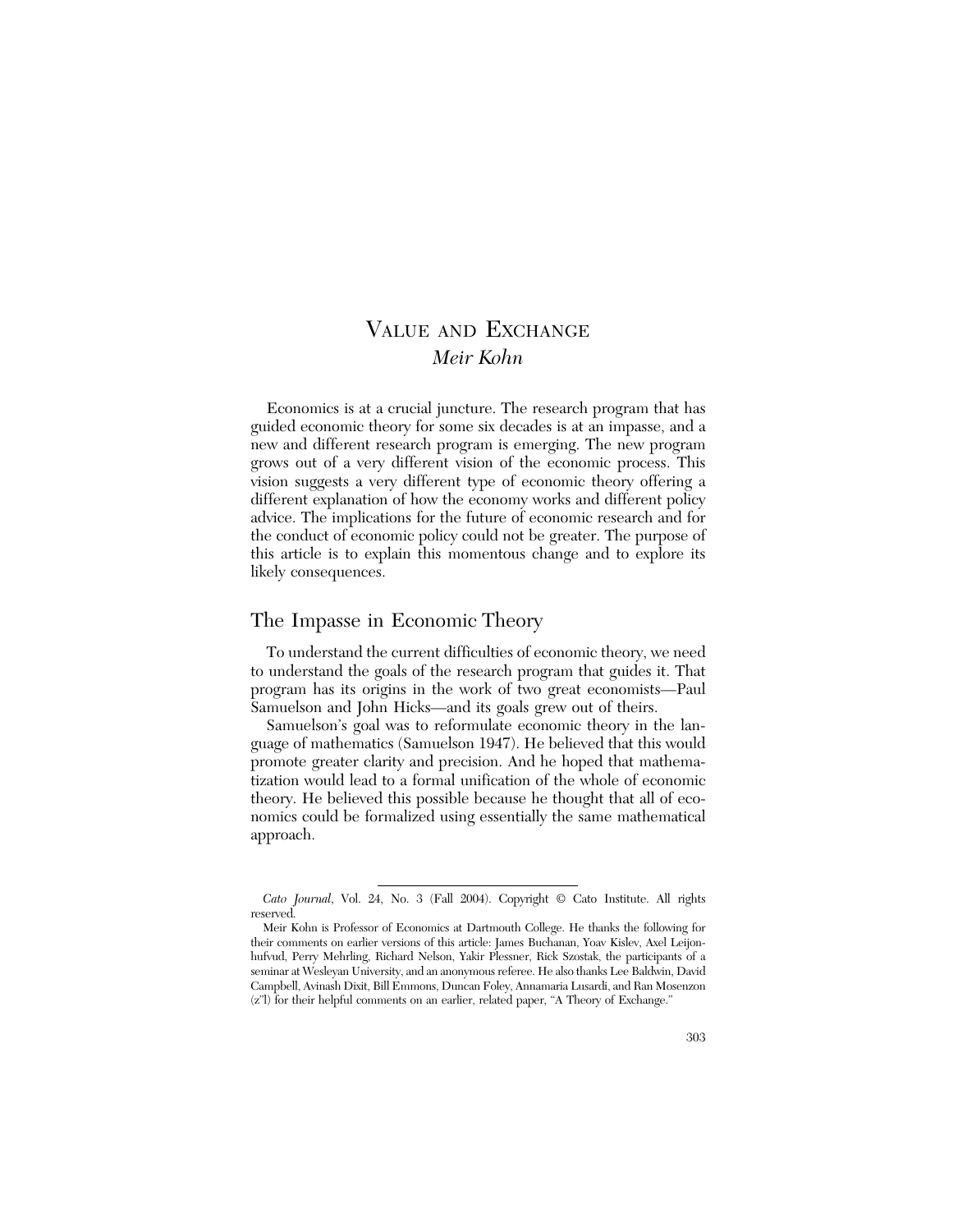While Samuelson's goal was formal unification, Hicks's goal was substantive unification. Hicks believed that much of economics could be understood in terms of the theory of value—the part of economics that seeks to explain the pattern of relative prices in an economy and the resulting allocation of resources (Hicks 1939). The construction and refinement of the theory of value had been the principal project of economics since Ricardo, and its major components were largely in place by the time of the marginalist revolution of the 1870s. Its most ambitious formulation was the general equilibrium theory of Walras and Pareto that addressed simultaneously all of the markets of an economy and their interconnections. It was within this Walrasian framework that Hicks hoped to unify much of economic theory.<sup>1</sup>

Samuelson's goal and Hicks's, while different, proved highly complementary. Samuelson's approach was to reformulate a piece of economic theory as a set of equations that jointly determined the economic variables of interest. It was essential to his method that this set of equations could be interpreted as describing an equilibrium of the system in question. The theory of value was especially amenable to this method because the concept of equilibrium was at its very core. Given the relative ease of mathematizing the theory of value, it was then only natural to attempt to mathematize other parts of economic theory by reformulating them as extensions of the theory of value. It turned out that advancing Hicks's goal was a natural way to advance Samuelson's.

The connection between mathematization and the theory of value was initially purely opportunistic: Samuelson himself denied any necessary connection between the two.<sup>2</sup> Over time, however, substantive unification proved to be a more powerful idea than merely formal unification. The triumph of substantive unification is nicely illustrated by the history of macroeconomic theory. The original mathematization of Keynesian theory by Hicks and Modigliani—endorsed enthusiastically by Samuelson—relied on a concept of

<sup>&</sup>lt;sup>1</sup>"It turns out, on investigation, that most of the problems of several variables, with which economic theory has to concern itself, are problems of the interrelation of markets. . . . What we mainly need is a technique for studying the interrelations of markets" (Hicks 1939: 2). <sup>2</sup>"It is not to be thought that [this approach] must be restricted to the variables usually considered in price and value theory. On the contrary, one employs such constructions throughout the whole field of theoretical economics including monetary and business cycle theory, international trade, etc. . . . In fact, any sector of economic theory which cannot be cast into the mold of such a system must be regarded with suspicion as suffering from haziness" (Samuelson 1947: 9). More recently, Solow (1997) has tried to reassert the distinction, advocating mathematization (which he calls "model-building") while disparaging Walrasian value theory ("formalist economics").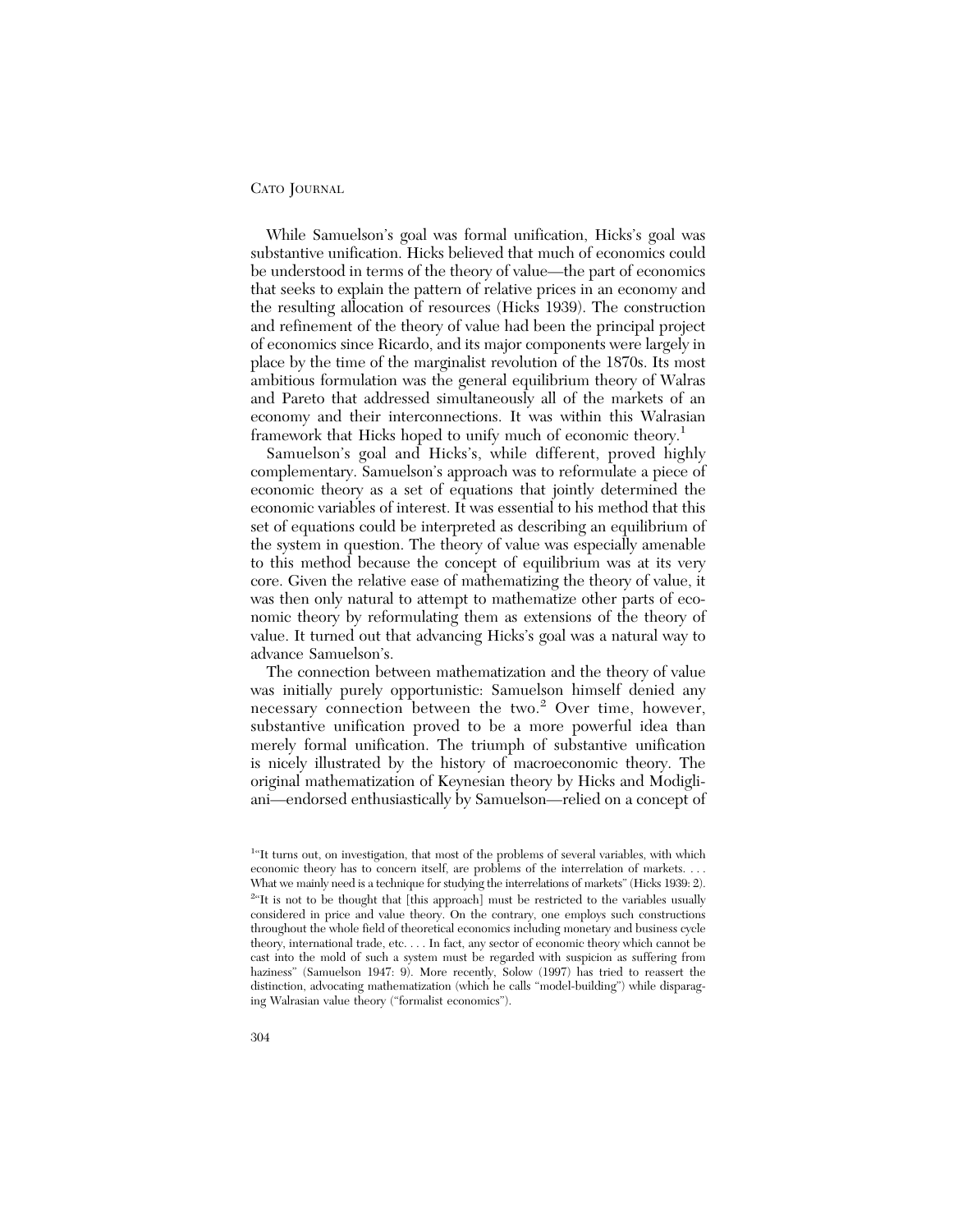equilibrium quite different from that of the theory of value and indeed inconsistent with it (see Kohn 1986). The equilibrium assumed by the theory of value is one in which all opportunities for mutually advantageous exchange are being realized. In contrast, equilibrium in the Keynesian sense can involve widespread involuntary unemployment—hardly a situation in which all opportunities for mutually advantageous exchange are being realized. This inconsistency with the assumptions of the theory of value—described as a "lack of microfoundations"—led to increasing discomfort among theorists with the Hicks-Modigliani model. The new classical theory of Lucas, Sargent, and Barro eventually resolved the inconsistency, but it was in effect more a repudiation of Keynesian theory than a formalization of it.

Increasingly, then, adherents of the Hicks-Samuelson research program came to see the theory of value as *being* economics: they saw the two as identical and indistinguishable.<sup>3</sup> This view, which has come to dominate economic theory, goes far beyond the ideas of Hicks and Samuelson themselves.4 I will call it the *value paradigm*. 5

The Hicks-Samuelson research program today is in trouble. Of course, in terms of its dominance of economic theory, it has been an unqualified success. The "job description" of an economic theorist today is the elaboration of mathematical models. Arguments not couched in mathematical terms are dismissed as lacking in intellectual rigor.6

The devotion to mathematics and the adherence to the value paradigm have not been without cost. Mathematization has promoted a kind of sterile armchair theorizing. Many theorists see little need to be acquainted with the details of real-world economies: almost exclusively, they study each others' models.<sup>7</sup> Both mathematization

<sup>7</sup>"There is a tendency to undervalue keen observation and shrewd generalization, virtues that are usually practiced by biologists. . . . There is a lot to be said in favor of staring at the

<sup>&</sup>lt;sup>3«</sup>Sometimes, indeed, it seems as though economists conceive of their subject as being concerned only with the pricing system and anything outside this is considered as no part of their business" (Coase 1994: 4).

<sup>4</sup> Leijonhufvud has a different but very illuminating take on the development of this view. See especially Leijonhufvud (1998) and Leijonhufvud (2004).

<sup>&</sup>lt;sup>5</sup>I apologize for using "paradigm," a term that has become a cliché. However, its use here is apt and it enables me to distinguish between the value paradigm, with which I will take exception, and the theory of value itself, which is unobjectionable and indeed a mainstay of any understanding of economic phenomena.

<sup>6</sup> "Unfortunately, there exists in the profession an unwarranted bias toward the use of mathematics even in situations where it is unproductive or useless. One manifestation of this is the common use of the terms 'rigorous' or 'analytical' or even 'theoretical' as identical with 'mathematical.' None of these links is, of course, correct" (Jensen 1983).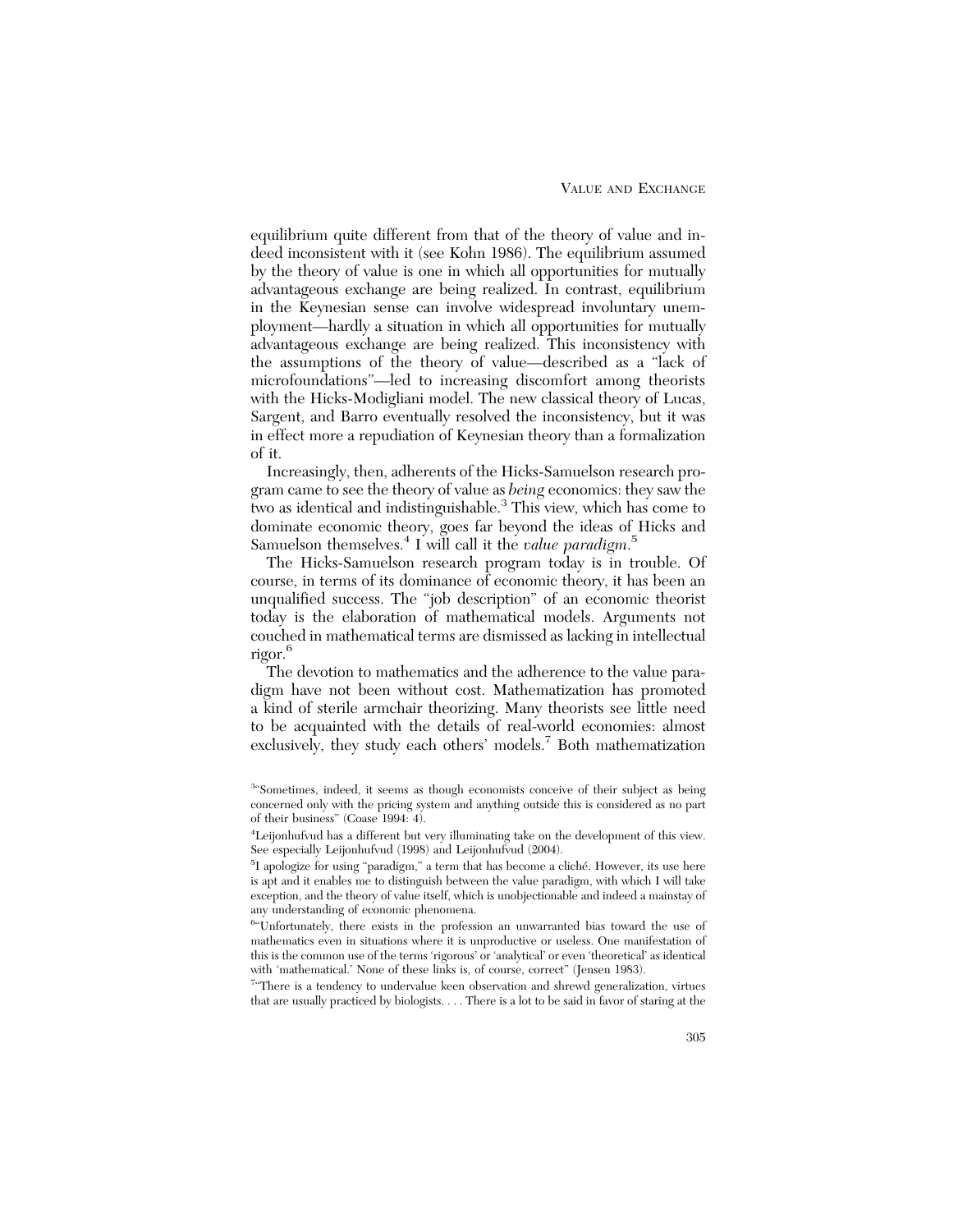and the value paradigm have induced a significant narrowing of the theoretical agenda: economic phenomena that do not lend themselves to mathematical treatment or that are impossible to reconcile with the assumptions of the theory of value have become "uninteresting."

While the costs of the Hicks-Samuelson program are clear, its benefits have been elusive. It is difficult to see the payoff to this huge intellectual effort beyond some successes in the theory of asset pricing (which really falls within the theory of value proper). In such areas as money, fluctuations, and growth, the mathematical theory of value has contributed confusion rather than illumination.<sup>8</sup>

Most disappointingly, the Hicks-Samuelson research program has done virtually nothing to assist in the formulation of economic policy. On the great issues of the day, it has been virtually silent. The major improvement in the management of the domestic monetary system that occurred in the 1980s was the result of trial and error on the part of practitioners: economic theory contributed virtually nothing. On transition and economic development, modern economic theory has again had nothing useful to say (see Easterly 2001). This is not to suggest that economists as individuals have made no contribution. However, their advice has relied more on economic common sense than on high theory. It is difficult to see how a 19th century economist, or even one from the 18th century, would have made a less useful policy adviser than a tooled-up modern theorist.

The failings of the Hicks-Samuelson research program have hardly gone unnoticed. The principal response of mainstream economics has been increasingly to turn away from this program in favor of an entirely different one—the application of econometric methods. While econometrics was developed originally to test or to estimate the models devised by theorists, today's applied econometrics is largely atheoretical.<sup>9</sup> Applied econometrics rather than mathematical theory

piece of reality you are studying and asking, just what is going on here? Economists who are enamored of the physics style seem to bypass that stage, to their disadvantage" (Solow 1997: 56).

<sup>8</sup> Szostak (1999) suggests—not facetiously—that modern economic theory should be understood as a form of modern art rather than as a scientific endeavor.

<sup>&</sup>lt;sup>9«</sup>Successful empirical research has been characterized by attempts to gauge the strength of associations rather than to estimate structural parameters, verbal characterizations of how causal relations might operate rather than explicit mathematical models, and the skillful use of carefully chosen natural experiments rather than sophisticated statistical techniques to achieve identification" (Summers 1991: 130). See also Chiappori and Levitt (2003), who find that to the extent that theory does inspire recent empirical work, it is theory of a pre-Hicks-Samuelson vintage.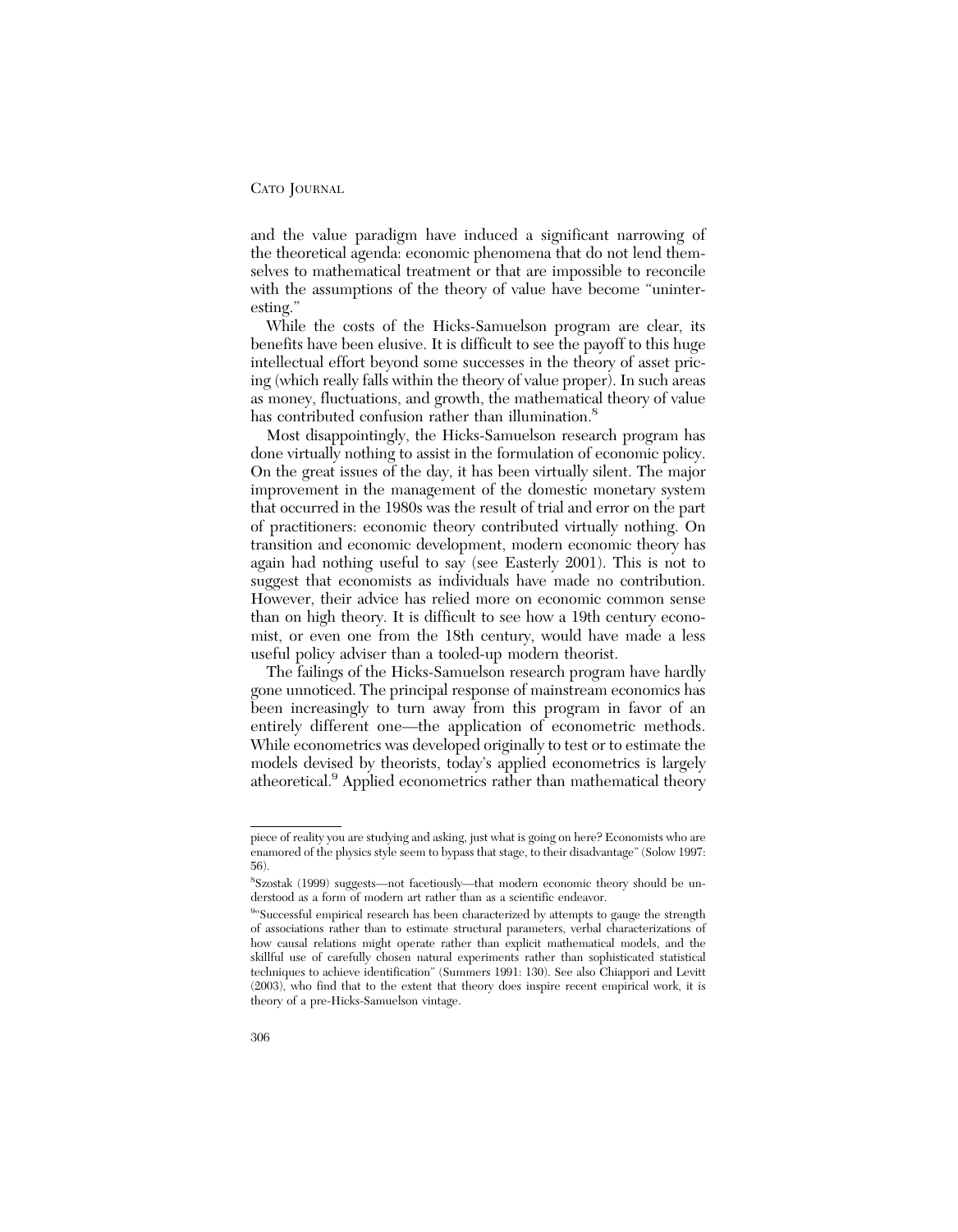is today the high-status field in the best graduate schools and the one that attracts many of the best minds.<sup>10</sup>

Because the applied econometrics program is firmly empirical it has been much more fruitful.<sup>11</sup> Some interesting work has focused on an area particularly refractive to the Hicks-Samuelson approach—the causes of economic growth and development. Shleifer and Levine and their respective collaborators have used cross-country comparisons to explore the significance for growth of legal and financial institutions.<sup>12</sup> This work is highly suggestive, but it is ultimately limited by its atheoretical nature. Yes, financial and legal institutions matter—but why? For an answer, we need a theoretical understanding of the processes at work. More generally, as this example shows, atheoretical applied econometrics avoids the problems of economic theory but it does not solve them.

This brings us to a different response to the theoretical impasse. Instead of ignoring modern economic theory, a growing body of work has sought to repair its defects or to develop alternatives. Such work includes the new institutional economics, transactions cost economics, Austrian economics, public choice theory, law and economics, and the economics of information. Important contributors include Coase, Alchian, Buchanan, Demsetz, Jensen, Kirzner, North, Olson, Williamson, Nelson, Romer, Akerlof, Stiglitz, and many others. The literature is too vast to even attempt to summarize here.<sup>13</sup> However, there are some important common themes that distinguish much of this work from the Hicks-Samuelson orthodoxy. Often it is concerned less with relative prices and allocation and more with information and institutions. Much of it focuses not on the outcome of the process of exchange but on the process itself.

I shall argue that these differences are fundamental and that they imply a different way of thinking about the economy. I will call this view the *exchange paradigm*. <sup>14</sup> The exchange paradigm provides a framework for economic theorizing very different from that of the

<sup>10</sup>It helps that applied econometrics is no less technically challenging than mathematical theory and therefore allows for equally impressive displays of technical virtuosity.

<sup>&</sup>lt;sup>11</sup>Many of its achievements, interestingly, lie outside the traditional confines of economics. See for example, the work of Steven Levitt, a recent winner of the John Bates Clark Medal, at http://www.src.uchicago.edu/users/levit/recentpublications.htm.

<sup>12</sup>For recent surveys of this work see Demirgüç-Kunt and Levine (2001) and Shleifer, Glaeser, et al. (2003).

<sup>&</sup>lt;sup>13</sup>Some useful recent summaries include Nelson and Sampat (2001), Klein (2000), Milgrom and Roberts (1992), Posner (2002), and Vaughn (1994).

<sup>&</sup>lt;sup>14"</sup>The elementary and basic approach that I suggest places 'the theory of markets' and not the 'theory of resource allocation' at center stage. . . . The theory of choice must be removed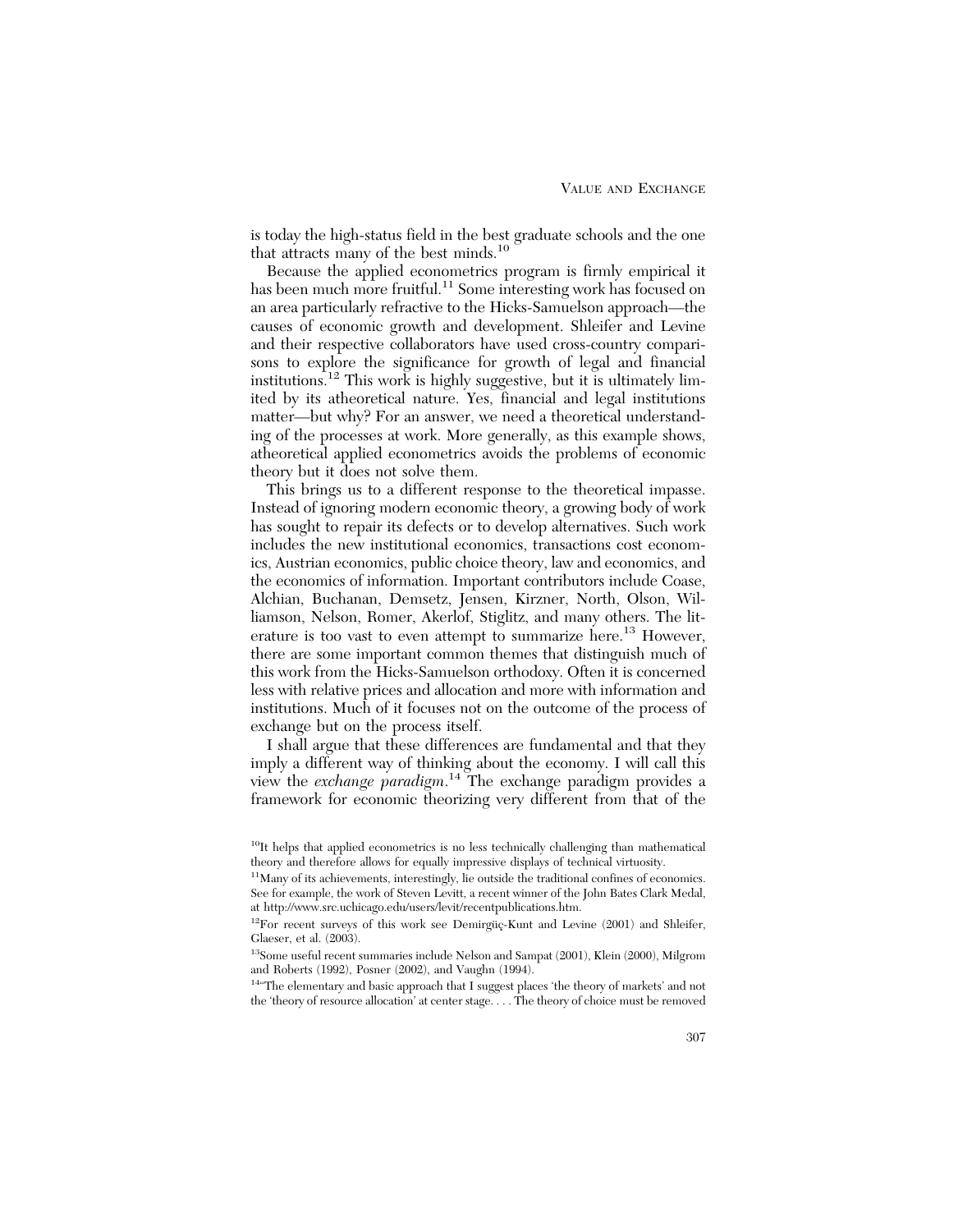value paradigm. The theory that results produces a very different positive economics, particularly when it comes to the process of economic growth. It also has very different normative implications. I will explore each of these in turn. While some of the new theoretical work explicitly repudiates the value paradigm and its assumptions, much of it does not. Rather it seeks to extend the value paradigm or to repair its defects by introducing new elements. I will argue that such "hybrid" theorizing is a mistake and that it leads only to confusion. I will conclude by exploring the implications of the exchange paradigm for the future direction of economic research.

## The Theoretical Approaches of the Two Paradigms

Before exploring the differences, it is important to emphasize what the two theoretical approaches have in common. Both see the potential gains from exchange as being the driving force of economic activity. Both assume that individuals desire a greater command over goods and services and that they pursue this goal deliberately and intelligently—that is, both assume that individuals are "greedy" and purposive.15 They both understand economic outcomes as consequences (often unintended) of the interaction of greedy, purposive individuals. Indeed, both accept the principle of methodological individualism, namely, that economic outcomes should be explained *purely* in terms of individual behavior. This principle rules out, for example, any explanation that assumes purposive behavior on the part of classes or other aggregates.16 We shall see that almost all the differences between the two theoretical approaches stem from their very different assumptions about the *nature* of the outcome of individual interaction.

## *The Theoretical Approach of the Value Paradigm*

The value paradigm assumes that the outcome of individual interaction is "trading equilibrium"—a situation in which all opportunities for mutually advantageous exchange are being realized. To a large

from its position of eminence in the economist's thought processes . . . I want them to concentrate on 'exchange' rather than on 'choice'" (Buchanan 1964).

<sup>&</sup>lt;sup>15</sup>I use the term "greedy" as shorthand for "desiring a greater command over goods and services"; no pejorative connotation is intended.

<sup>16</sup>Methodological individualism is held particularly dear by the Austrian school, but its acceptance is much wider: "It is a touchstone of accepted economics that all explanations must run in terms of the actions and reactions of individuals" (Arrow 1994: 1).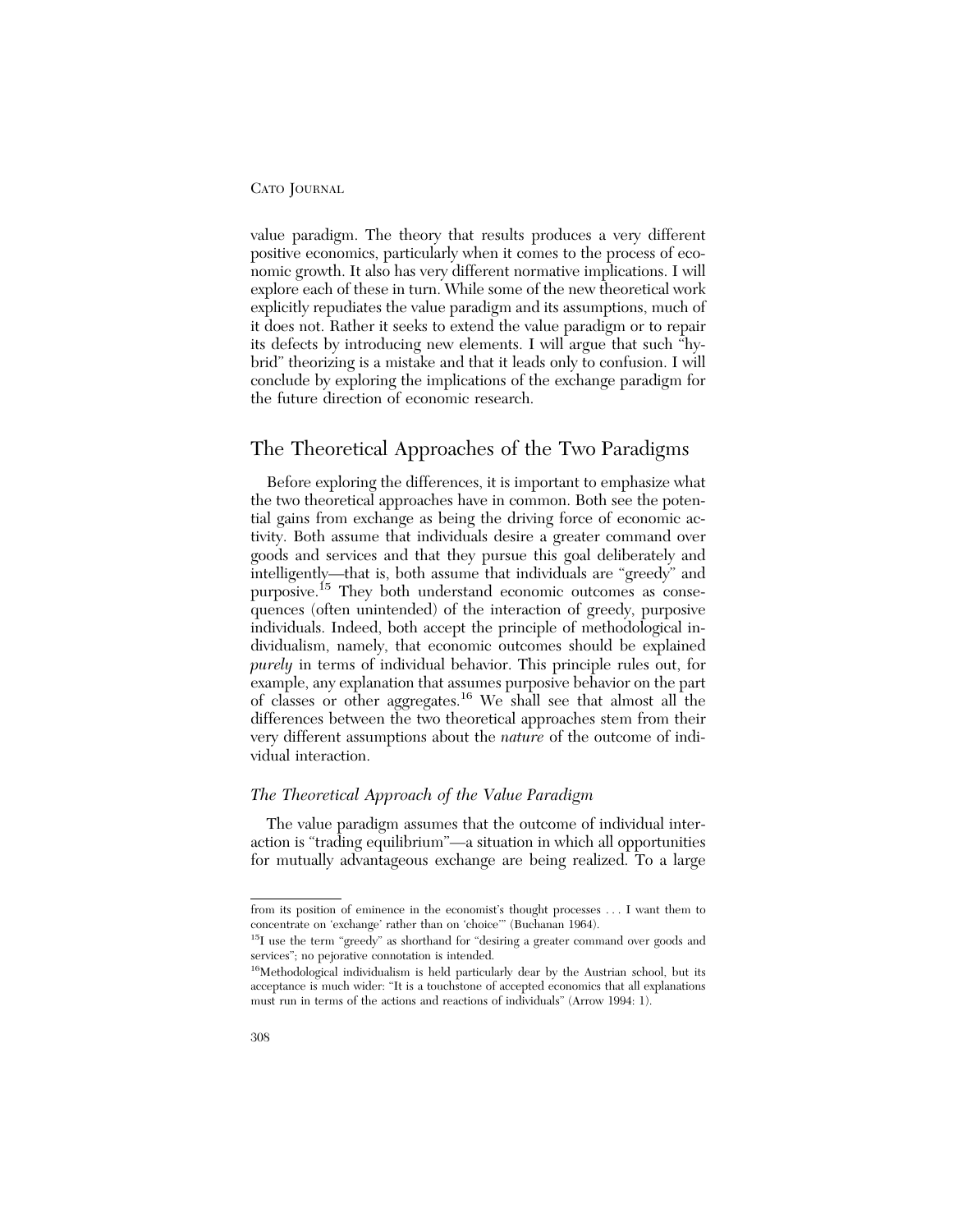extent, everything else is just a corollary of this fundamental assumption.

The assumption of trading equilibrium is an appealing one for a theory of value. If all possible opportunities for mutually advantageous exchange are being exploited, then the pattern of trading is stationary and it is possible to talk about the relative prices that support this pattern and the allocation of resources that results from it. In the absence of trading equilibrium, the pattern of trading would not be stationary and there would be no unique set of prices or allocation to discuss. Since the value paradigm considers the whole of economics to be within the domain of the theory of value, it maintains the assumption of trading equilibrium when addressing other issues, such as growth and fluctuations. The aptness of the assumption of trading equilibrium beyond the confines of the theory of value proper is less obvious.

The value paradigm's assumption of trading equilibrium largely dictates the nature of its theoretical approach. I shall discuss three aspects of this: its specification of the trading environment, its description of individual behavior, and its treatment of institutions.

The trading environment is one of price taking. This means that individuals take prices as given and that prices are the only external information that they require. Individuals will take prices as given if they lack market power—if they are so small relative to the size of the market that their individual actions have no discernible effect on prices. The assumption that price information is all that is needed is essentially equivalent to assuming that exchange is free of problems and therefore costless. There are no problems with the quality of goods and there are no problems assuring future performance when this is required (for example, in forward or contingent transactions). $17$ 

The individuals that make up the economy are households and firms. These individuals are characterized by the resources and technology that they possess. Households and firms trade their resources and employ their technology to convert goods and services into utility and profits, respectively. Individuals are maximizing: given the prices they face they are exploiting all potential gains from exchange available to them. Households consume the combination of goods they most prefer at the given prices, and producers produce the combination of goods they find most profitable.

<sup>&</sup>lt;sup>17</sup>Recently, Makowski and Ostroy (2001) have suggested a much richer description of the trading environment that, however, remains consistent with the assumption of trading equilibrium.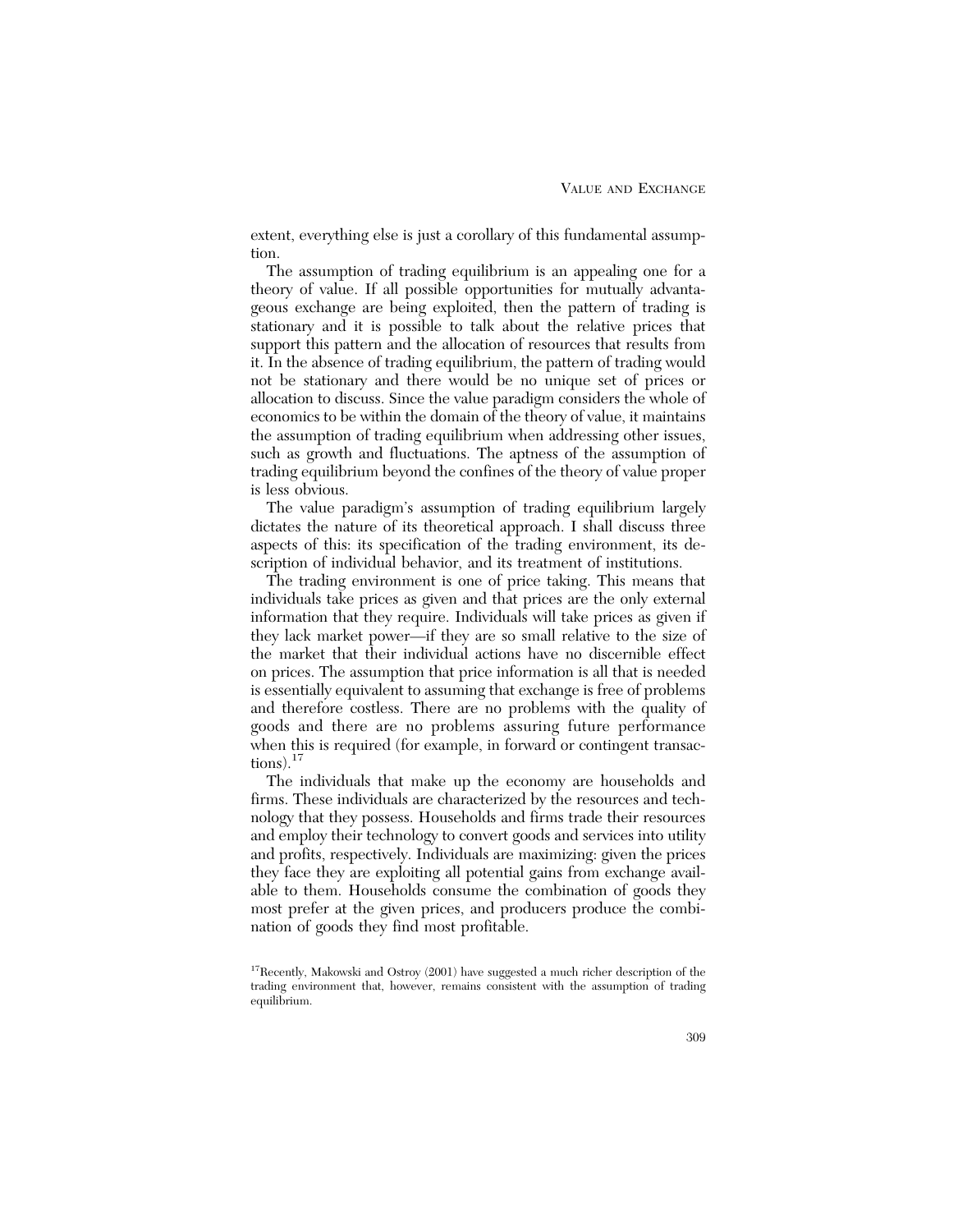Maximization is sometimes described as "rational" behavior, implying that it is what rational individuals ought to do. This is a fundamental misunderstanding. *Maximization is not a description of what individuals do; it is a description of where they are*. Maximization is a consequence of trading equilibrium: in trading equilibrium all individuals must by definition be maximizing. Maximization at the level of the individual—exploiting all available opportunities for market exchange—simply reflects trading equilibrium at the level of the economy—all available opportunities for market exchange are being exploited. If individuals are not maximizing, self-interest will dictate a change in their behavior, and this will change the pattern of trading in the economy. If so, the current pattern of trading is not a trading equilibrium.18 Maximization does not imply anything at all about the conscious behavior of individuals. As Milton Friedman (1953) argued, in trading equilibrium whatever individuals' actual behavior it is "as if" they are maximizing.<sup>19</sup>

There is no explicit role for economic institutions in the theoretical approach of the value paradigm. Economic institutions are the organizational structures within which exchange takes place. In a trading environment characterized by price taking, there is nothing for them to do and no reason for them to exist. Some real-world institutions do make a nominal appearance in the value paradigm, but they do not function as institutions. The firm is not an institution but a maximizing individual. The market is not an institution but an abstraction—an algorithm that magically coordinates the plans of individuals. Government is not an institution either. It is either an exogenous force or yet another type of individual that in this case maximizes social utility.

These characterizations of institutions sit uncomfortably with the principle of methodological individualism. In reality, firms and governments are aggregates of many individuals, each of them greedy and purposive. However, the interaction of these individuals within firms and governments is ignored by the value paradigm and the aggregates themselves are treated as though they had motives and intelligences of their own. The characterization of the market is even more of a problem. It is seen as a disembodied spirit (sometimes

<sup>&</sup>lt;sup>18</sup>The same argument applies to "rational" expectations: these should more correctly be called *equilibrium* expectations.

<sup>19</sup>Maximization might be, for example, the outcome of an evolutionary process: "Although individual participants may not know their cost and revenue situations, the economist can predict the consequences of higher wage rates, taxes, government policy, and so forth. Like the biologist, the economist predicts the effects of environmental changes on the surviving class of living organisms; the economist need not assume that each participant is aware of, or acts according to, his cost and demand situations" (Alchian 1950).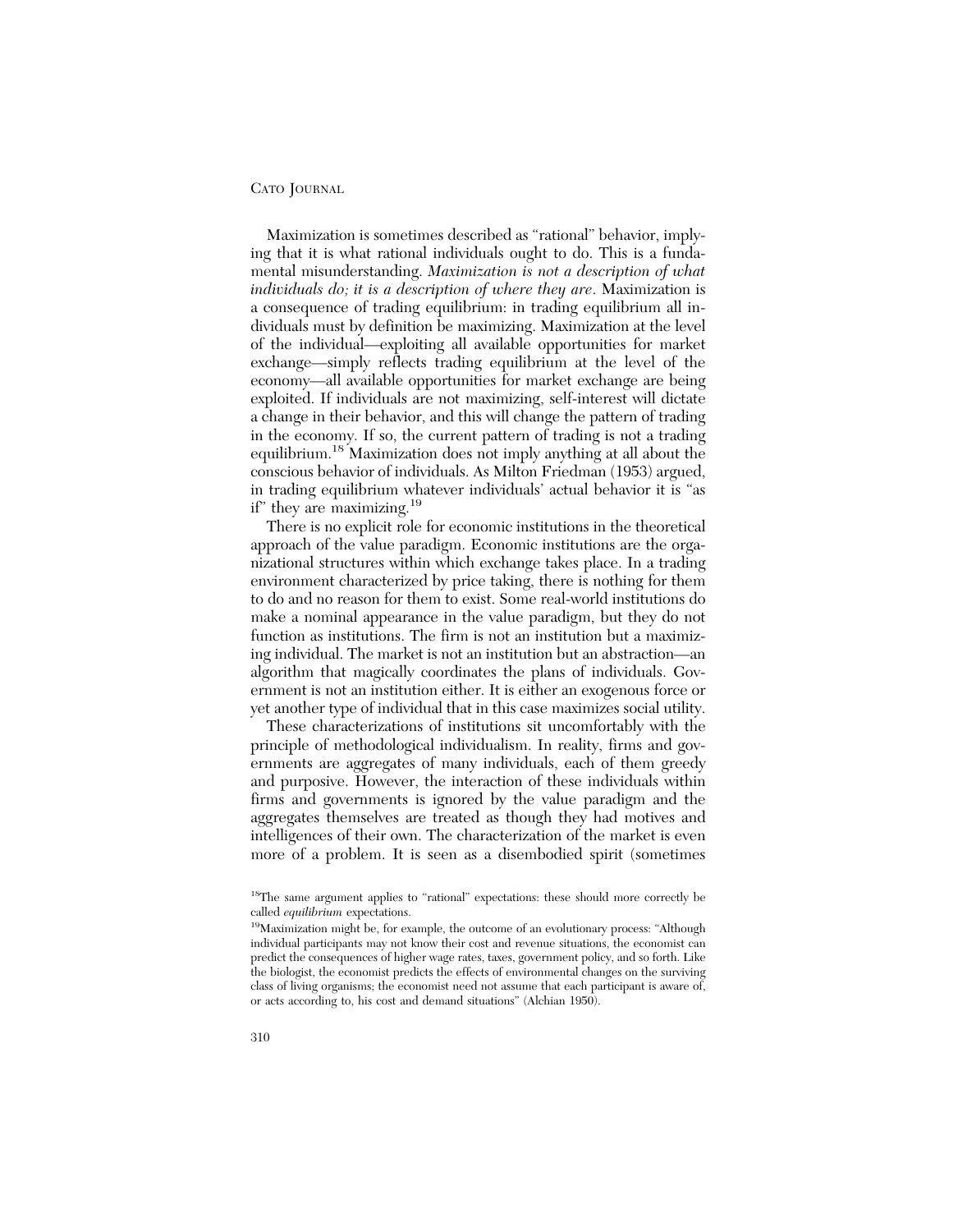called the "Walrasian auctioneer") that produces, without action by any individual, the prices that individuals take as given.<sup>20</sup>

## *The Theoretical Approach of the Exchange Paradigm*

The value paradigm begins by assuming a particular outcome of the process of exchange—trading equilibrium. As we have seen, this imposes a "top down" structure on the resulting theory; everything else is dictated by this assumption. $21$  In contrast, the exchange paradigm makes no assumption about the outcome of the process of exchange. Its theory is built instead from the "bottom up"—up from individual behavior rather than down from trading equilibrium. Consistency with the principle of methodological individualism is therefore guaranteed by construction.

Liberated from the assumption of trading equilibrium, it is possible to be more realistic about the trading environment. Exchange opportunities are not given, but must be found or created. Prices are not provided by magic, but must to be set by someone. Exchange involves interaction not with an impersonal market but with other individuals. Promises of future performance are not always kept. Goods and traders are heterogeneous, so that individuals require information not only on prices but also on the quality of goods and the trustworthiness of counterparties. Such information is scarce and often asymmetric. Individuals are not always insignificant relative to the market: markets are often thin, and prices may be set strategically or be subject to bargaining.

In this more difficult trading environment exchange is definitely not costless. This corresponds well with reality: in the United States, for example, the total outlay on exchange amounts to perhaps half of GNP (Wallis and North 1986). The "exchange sector"—invisible to the value paradigm—is in fact much larger than industry and agriculture combined.

In this trading environment individuals are characterized not only by resources and technology but also by information—the information they possess and the information that others possess about them (their reputations). Purposive behavior is much richer. Individuals

<sup>&</sup>lt;sup>20"</sup>There is still one element not individual: namely, the prices faced by the firms and individuals. What individual has chosen prices? In the formal theory, at least, no one. They are determined on (not by) social institutions known as markets, which equate supply and demand. . . . The failure to give an individualistic explanation of price formation has proved to be surprisingly hard to cure" (Arrow 1994: 4).

<sup>21</sup>Buchanan and Vanberg (1991) call this theoretical approach teleological (i.e., driven by the outcome).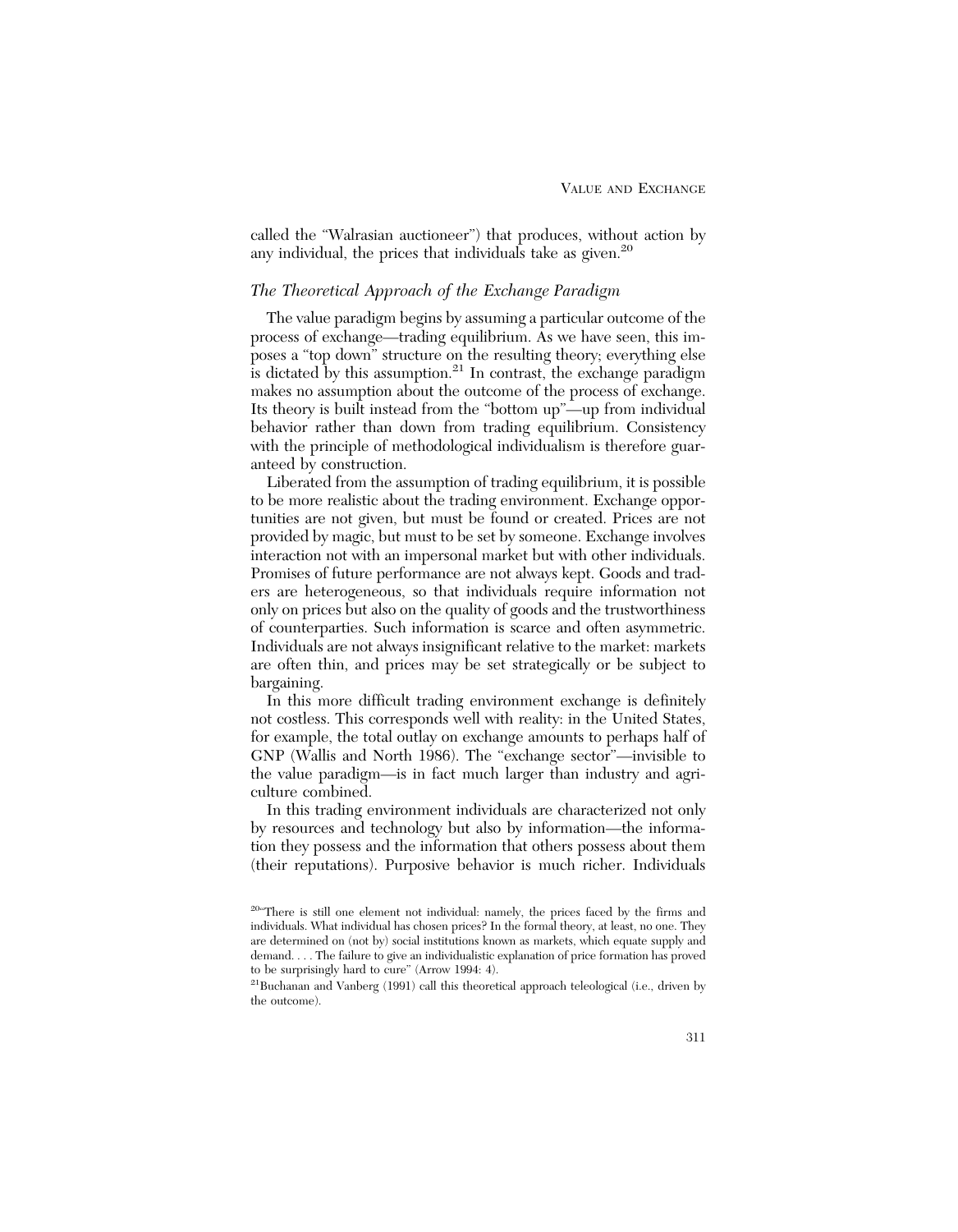pursue their interests not only through offers to buy or to sell, but through coercion, lying, and conspiracy. Behavior need not be atomistic: individuals can work with others to further their goals.

Clearly, individuals in this more realistic environment face decision problems far more complex than those contemplated by the value paradigm. It is not surprising therefore that observed behavior in the real world often fails to conform with the predictions of maximizing models.22 Individuals are purposive, they do their intelligent best to further their own interests, but they are not engineers solving welldefined problems of constrained optimization.<sup>23</sup> While we can assume that individuals will not pass up obvious opportunities for gain, most opportunities for gain are far from obvious. This makes individuals entrepreneurs rather than engineers: they identify, create, and exploit opportunities as best they can.

For the value paradigm, the assumption of trading equilibrium implies maximization and requires unchanging preferences and technology. Attempts to question maximization or to suggest that preferences or technology might be subject to change are rightly seen as subversive of the whole theoretical approach.<sup>24</sup> Since the exchange paradigm does not assume trading equilibrium, its understanding of the nature of individual behavior is not restricted in the same way. The nature of individual behavior becomes an empirical question rather than a matter of dogma. Since the exchange paradigm builds up from individual behavior rather than down from trading equilibrium, any systematic pattern of behavior will do. Indeed, economics as a discipline has no special claim to understanding the nature of individual behavior; presumably psychologists and cognitive scientists have much more to say about it. $25$  The stock in trade of economics, rather, is its understanding of the *aggregate outcome* of individual

 $25$ See, for example, Kahneman (1994) and Thaler (2000).

 $22$ For example, there are many problems with empirical studies of individual saving behavior based on models of intertemporal optimization (see Browning and Lusardi 1996). Also, empirical studies generally find that firms are far from minimizing costs (e.g., Biema and Greenwald 1997). A substantial literature argues that faced with problems of great complexity, individuals will resort to simpler modes of behavior, relying on "rules of thumb" or "satisficing" (see, e.g., Simon 1957 and Heiner 1983).

<sup>&</sup>lt;sup>23</sup>"Decisionmaking proceeds in fact on quite different levels than those treated by comparing marginal costs and marginal revenues . . . The first question is: shall we produce the Edsel? When the answer (unfortunately) is yes, the next question is: How many?" (Morgenstern 1972).

<sup>&</sup>lt;sup>24</sup>For example, recent work on endogenous growth (with its origins in Romer 1986) has encountered strong resistance. While Romer initially portrayed his work as being merely a modification of the value-theoretic theory of growth, he has recently been more explicit about its subversive nature (see Romer 1994).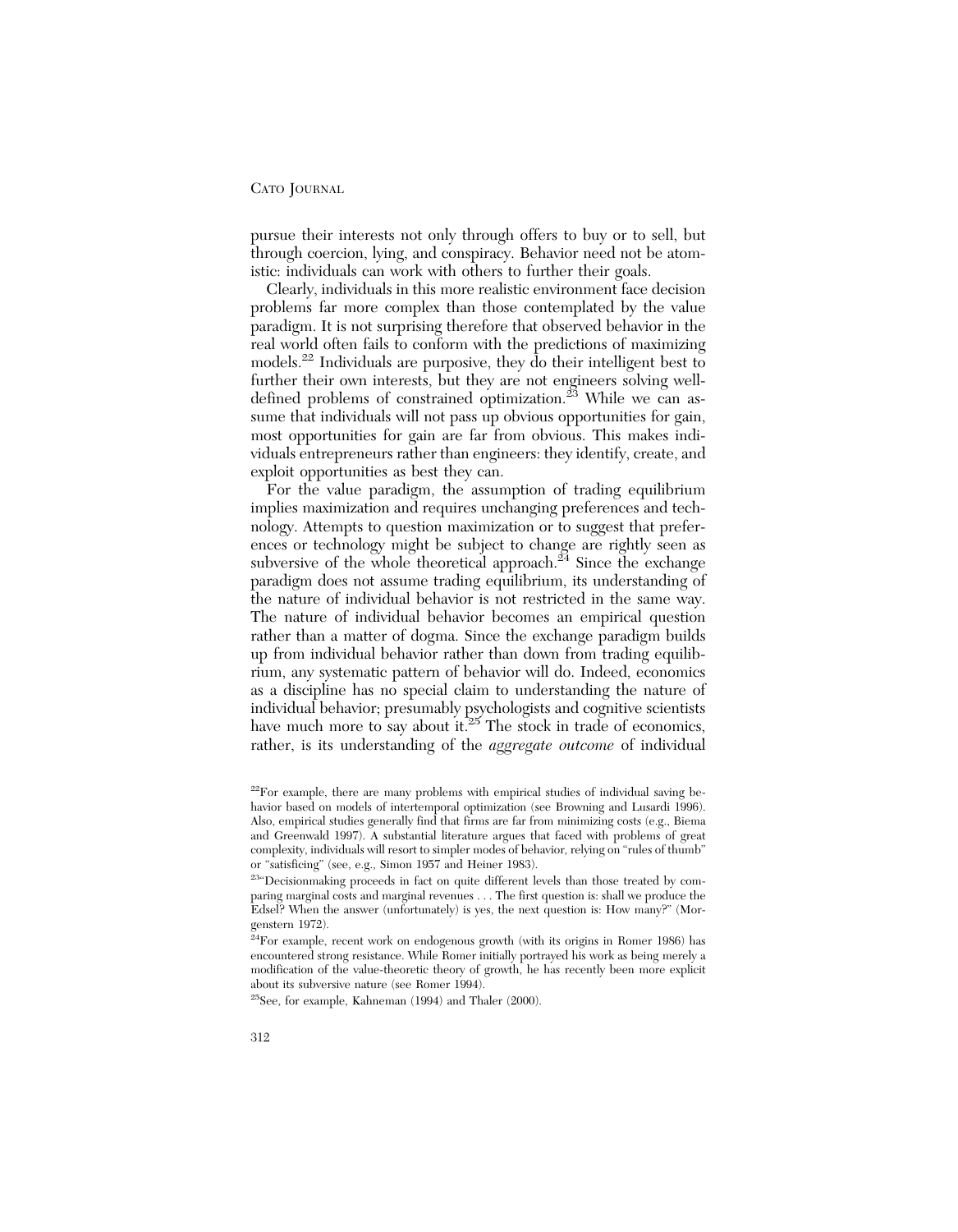behavior—or more precisely, of the "unintended consequence of intended actions." For that purpose, we are not obliged to assume individual behavior; we may ask what it actually is.

While institutions have no place in the value paradigm, they do play a natural and essential role in the exchange paradigm. There is no conflict with methodological individualism: individuals, acting alone or in concert, create institutions to further their individual or joint interests. A primary function of many economic institutions, not surprisingly, is to facilitate exchange. But institutions need not only play a positive role: they can also be used to benefit some at the expense of others. Combinations "in restraint of trade" are one example. Government as an instrument of predation or redistribution is another. Institutions are not just actors but also forums *within which* individuals pursue their own interests and interact with one another. The market is obviously such a forum, but so is the firm and government.

## *The Relationship between the Two Theoretical Approaches*

The differences between the two theoretical approaches has its parallels in the natural sciences. In recent work, Stephen Wolfram has suggested that in the natural sciences traditional mathematical theory is limited in its applicability and has offered a more general approach that he calls a "New Kind of Science" (NKS) (Wolfram 2002).

NKS begins with the elementary units of a particular natural system and the simple rules that govern their behavior and interaction. It then aggregates up—through computer simulation—to reproduce the behavior of the system as a whole. Wolfram sees traditional mathematical theory as a shortcut for this procedure: "Most of the time the idea is to derive a mathematical formula that allows one to determine what the outcome of the evolution of the system will be without explicitly having to trace its steps" (Wolfram 2002: 737). This shortcut, however, is not always available. In many cases simple rules generate behavior that cannot be summarized with mathematical equations—behavior that Wolfram calls "computationally irreducible." In such cases, the mathematical approach to theorizing fails not because the right equations have yet to be found but because no such equations exist in principle.<sup>26</sup>

<sup>26&</sup>quot;[The] whole idea of using mathematical formulas to describe behavior makes sense only when the behavior is computationally reducible. So when computational irreducibility is present it is inevitable that the usual methods of traditional theoretical science will not work. And indeed I suspect the only reason that their failure has not been more obvious in the past is that theoretical science has typically tended to define its domain specifically in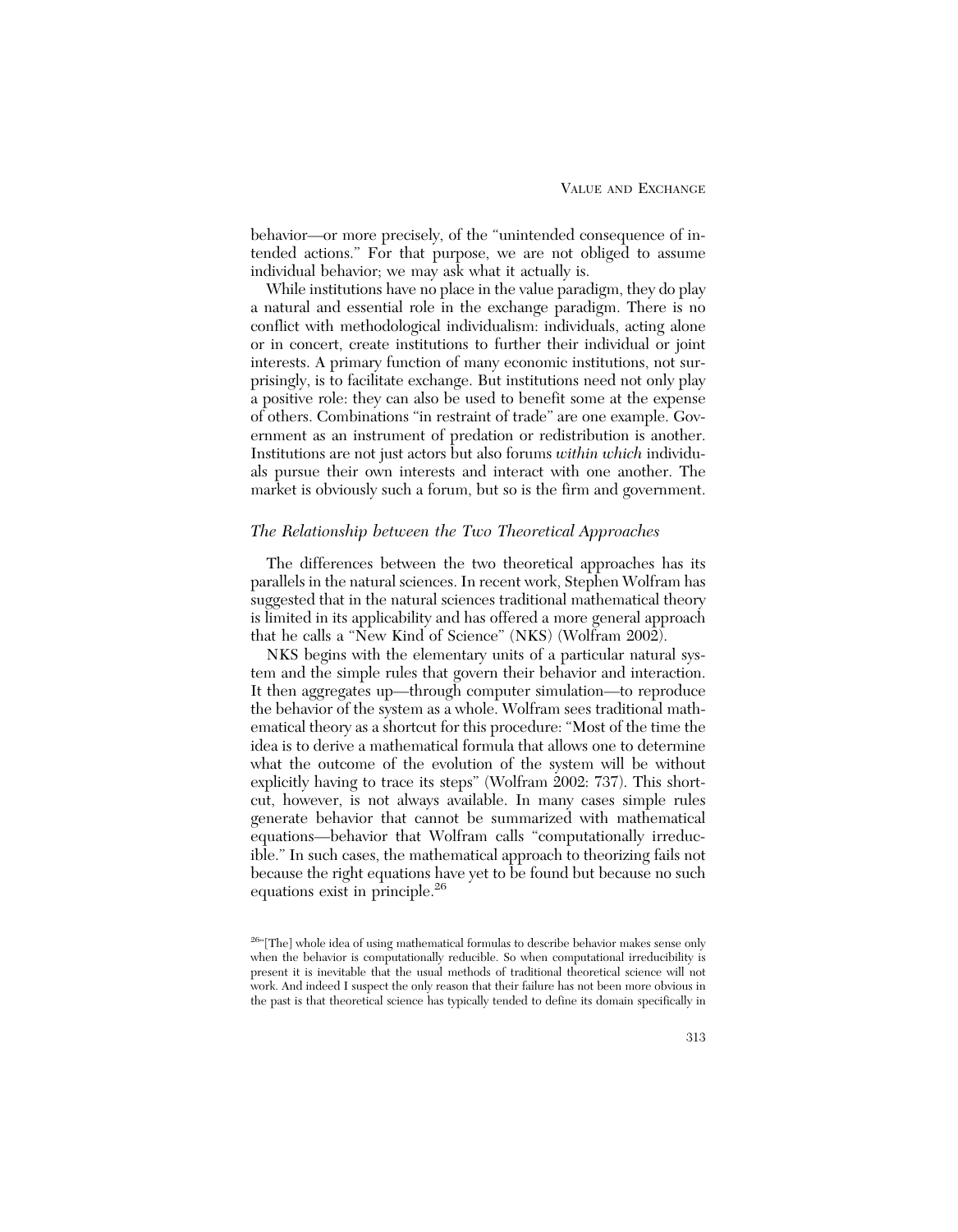The theoretical approach of the value paradigm is of course modeled on traditional mathematical theory in the natural sciences. It aims to describe the outcome of the economic process (which it sees as trading equilibrium) with mathematical equations. This is a shortcut that eliminates the need to work through the details of the economic process. The focus is on the conditions for the existence of trading equilibrium and on the properties of an economy that is in trading equilibrium. In contrast, the theoretical approach of the exchange paradigm is much like that of Wolfram's NKS. It builds up from individual behavior and traces out the process of exchange and its consequences. Like NKS, it is a general approach to theorizing. The approach of the value paradigm, like that of traditional mathematical theory in the natural sciences, is a special approach that is valid only in a subset of cases.

We can be more specific if we divide the domain of economic theory according to the three basic questions addressed by Adam Smith: How are relative prices determined? How is economic activity coordinated? What are the causes of economic growth? The special approach of the value paradigm is reasonably successful when applied to the first of these questions. It is not unrealistic to think of the forces that determine prices, at least in the short run, as being relatively powerful and rapid, relying as they do primarily on trading and arbitrage.<sup>27</sup> In these circumstances, the assumption of trading equilibrium is a fruitful simplification—fruitful because it permits the greater precision and logical clarity of mathematical reasoning. However, when applied to questions of coordination and growth the assumption of trading equilibrium is not at all realistic. The corresponding processes are "computationally irreducible": no mathematical shortcut is available. *Trying to impose a mathematical formulation in these circumstances leads not to precision and clarity but to nonsense.*

To reiterate, there is nothing wrong with the theory of value as a theory of value. Indeed in many ways it is the crown jewel of economics. The problem is with the value paradigm—that is, with the attempt to extend assumptions that are appropriate to the theory of value to areas of economics where they are not appropriate. The theory of value is a special or partial theory, not a general theory.

order to avoid phenomena that do not happen to be simple enough to be computationally reducible" (Wolfram 2002: 741–42).

<sup>&</sup>lt;sup>27</sup>The useful concepts of "short run" and "long run" were central to the Marshallian theory of value (see Leijonhufvud (1998, 2004). Unfortunately, this distinction has no place in the Walrasian theory.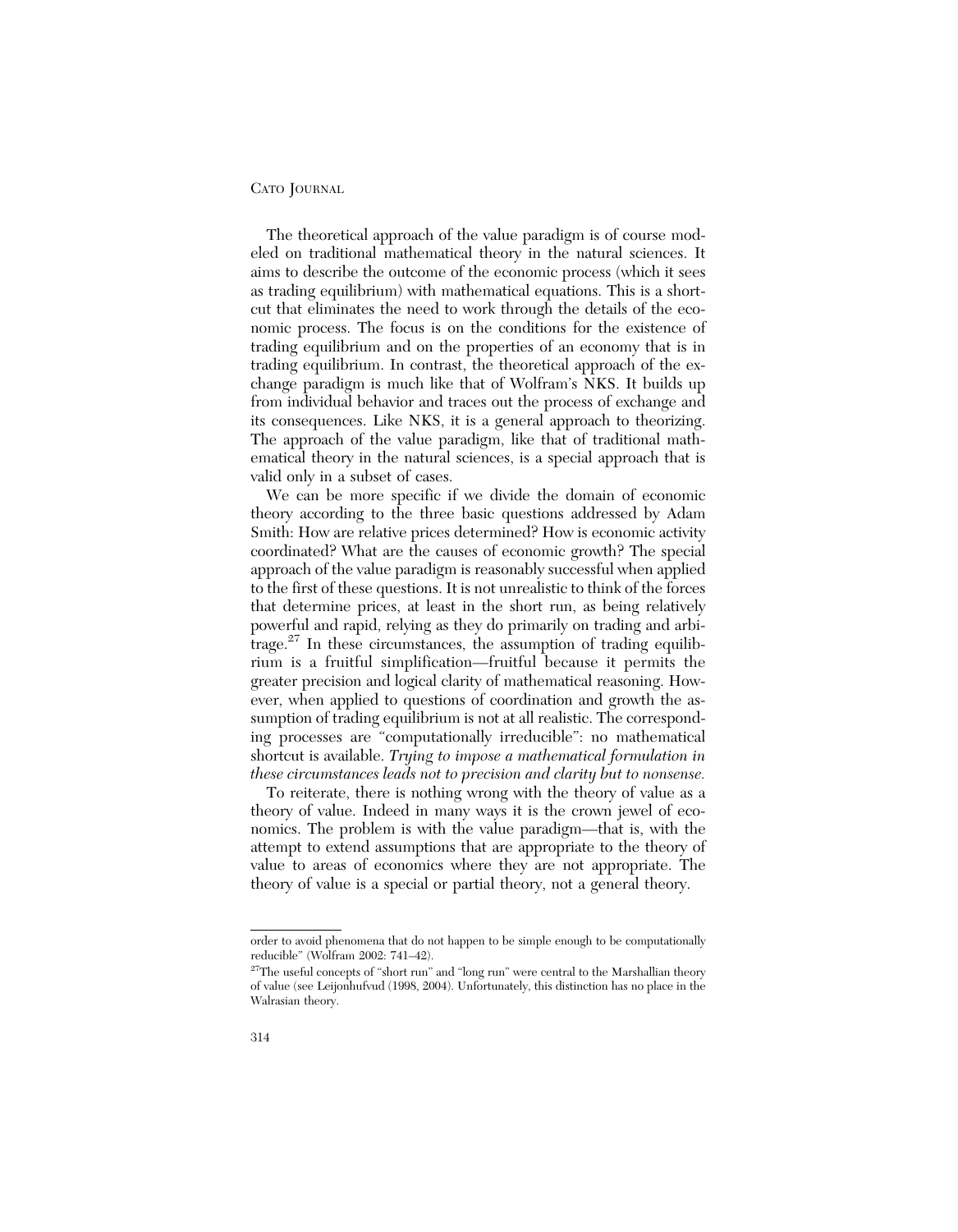## The Two Paradigms and the Theory of Growth

The failings of the value paradigm as a general theory of economics—and the promise of the exchange paradigm—are most evident in their respective theories of economic growth.

## *Change and Uncertainty*

The different theories of growth of the two paradigms are largely dictated by their different understandings of change and uncertainty. For the value paradigm the nature of change and uncertainty is dictated, like everything else, by the fundamental assumption of trading equilibrium. Trading equilibrium is an equilibrium of mutually consistent individual plans. To accommodate change and uncertainty, the set of prices on which these plans are based must span time and states of nature. That is, there must be prices for forward transactions as well as for spot transactions and prices for contingent as well as for certain delivery. Trading equilibrium encompasses change and uncertainty in that equilibrium individual plans may involve actions that change over time and actions that are contingent on uncertain events.

At a more fundamental level, however, there is no real change or uncertainty. Individual plans are made and reconciled before "time" begins—before anything actually happens. At that single moment of decision, everything that could possibly exist is anticipated: all of the future and all possible states of nature are presented.<sup>28</sup> What will happen over time and in the various states of nature is settled once individuals' plans have been reconciled and determined. "Time" then begins. As it unfolds and states of nature eventuate individuals' actions may change. However, their actions change according to their predetermined plans; the plans themselves do not change.<sup>29</sup> Change in the value paradigm is sometimes described as a "moving equilibrium." This is inaccurate: it is rather movement *within* an equilibrium. In the world of the value paradigm there is nothing therefore fundamentally new, nothing unanticipated, no innovation.<sup>30</sup>

30In some interesting recent work, Makowski and Ostroy (2001) offer a richer specification of the value paradigm that does include innovation of a kind. They do this by expanding the definition of equilibrium. Individual plans, reconciled in equilibrium, include innovation as

<sup>28</sup>Romer (1994) identifies this property of the value paradigm with the philosophical "principle of plenitude." This asserts that "the world is full"—that "every conceivable entity already exists."

<sup>29</sup>Bode (1943) makes the fruitful distinction between *equilibrium analysis*, which studies the internal and mutual consistency of unchanging plans, and *process analysis*, which studies changing plans. The value paradigm, of course, produces equilibrium analysis. We shall see presently that the exchange paradigm produces process analysis.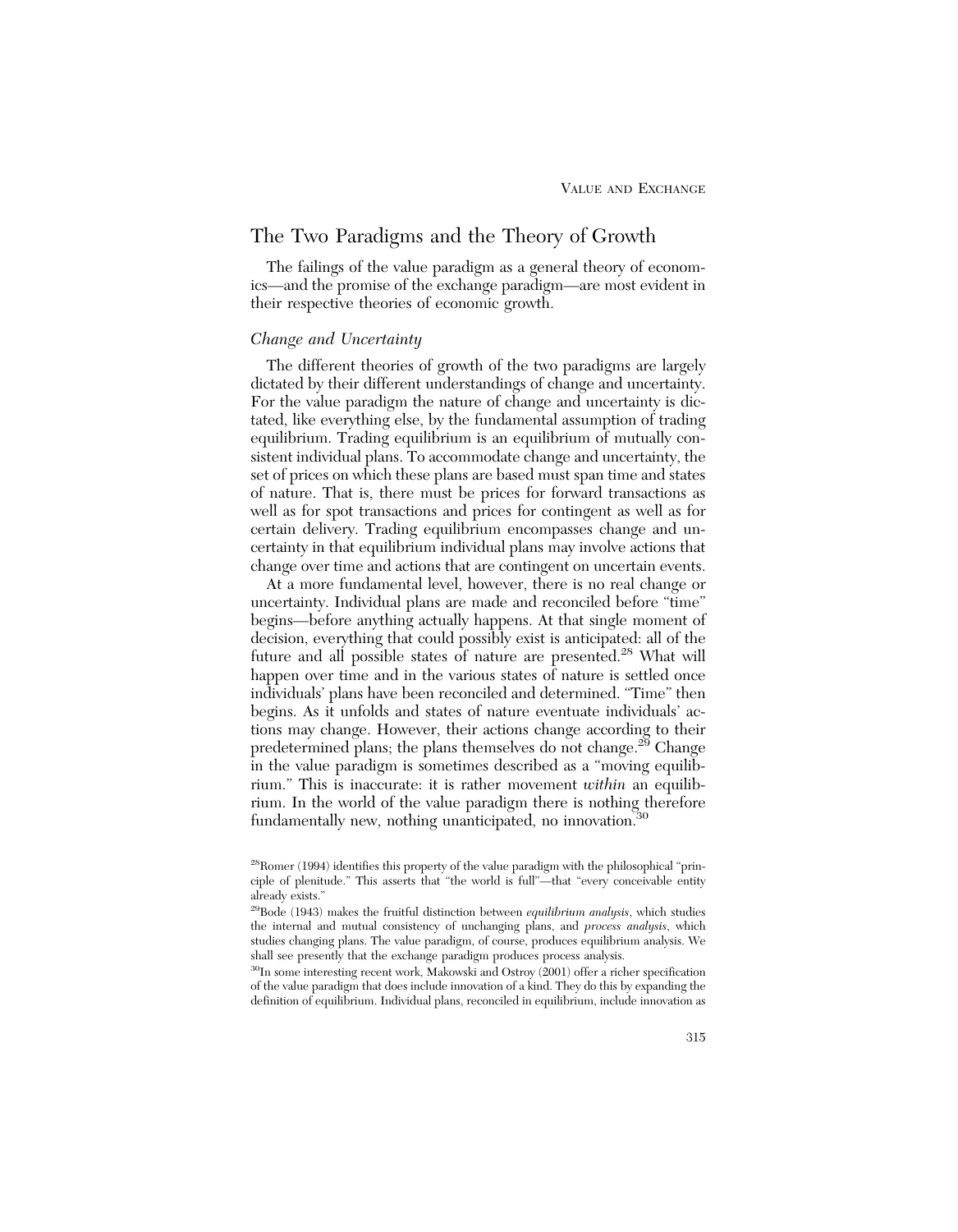For the exchange paradigm change and uncertainty, like everything else, emerge out of individual behavior. Individuals act and interact to further their individual and common interests. They do so through three types of activity. They seek out and exploit opportunities for gain through buying and selling and production ("trading"). They generate new opportunities through the creation of new products, new technologies, and new markets ("innovation"). And, to further their interests, they modify existing institutions and create new ones ("institutional change").

These three types of activity generate a process of continuing and cumulative change. Trading creates new opportunities for innovation and institutional change. Innovation creates new opportunities for institutional change and trading. Institutional change creates new opportunities for trading and innovation. The process of continuing and cumulative change is endogenous: the process generates change in and of itself.<sup>31</sup> Such endogenous change may, of course, be compounded by exogenous shocks.

The future path of this process of change is not predictable. The situation is not one of disequilibrium; the process does not converge on or "discover" a known or predictable outcome.<sup>32</sup> There is therefore no theoretical shortcut that will tell us as observers—or tell participants in the economy—where the process is going. Unpredictability is not therefore a result of external shocks but of complexity arising from the action and interaction of individuals.<sup>33</sup>

This is not to say of course that nothing is predictable. For example, as we have seen, the relative rapidity of the trading subprocess justifies the theoretical shortcut that underlies the theory of value. We can often therefore predict the short-run behavior of relative prices. There may be other similar instances in which we can predict certain aspects of the economic process. However, the economic process as

well as purchases and sales. Innovation is therefore *equilibrium* innovation. All potential innovations are known in advance, and individuals make their plans to innovate before the beginning of time. Innovation in this sense involves no surprises and no disruption.

 $31$ Seeing the economy in these terms is the hallmark of the Austrian school (see, e.g., Menger [1871] 1981), Hayek 1973, and Mises 1949).

<sup>&</sup>lt;sup>32</sup>The modern Austrians are divided on this point. Some, think of the process as converging on equilibrium (Kirzner 1997). Others see it in much the terms described here: "Entrepreneurial activity, in particular, is not to be modeled as discovery of what is 'out there'. Such activity, by contrast, *creates* a reality that will be different subsequent on differing choices" (Buchanan and Vanberg 1991: 178; italics in original).

<sup>&</sup>lt;sup>33</sup>In the terms of Wolfram's NKS, relatively simple rules of individual behavior generate a complex aggregate process. This process is unpredictable because it is computationally irreducible. There is no way to know the consequences "except in effect just to watch and see how they unfold" (Wolfram 2002: 846).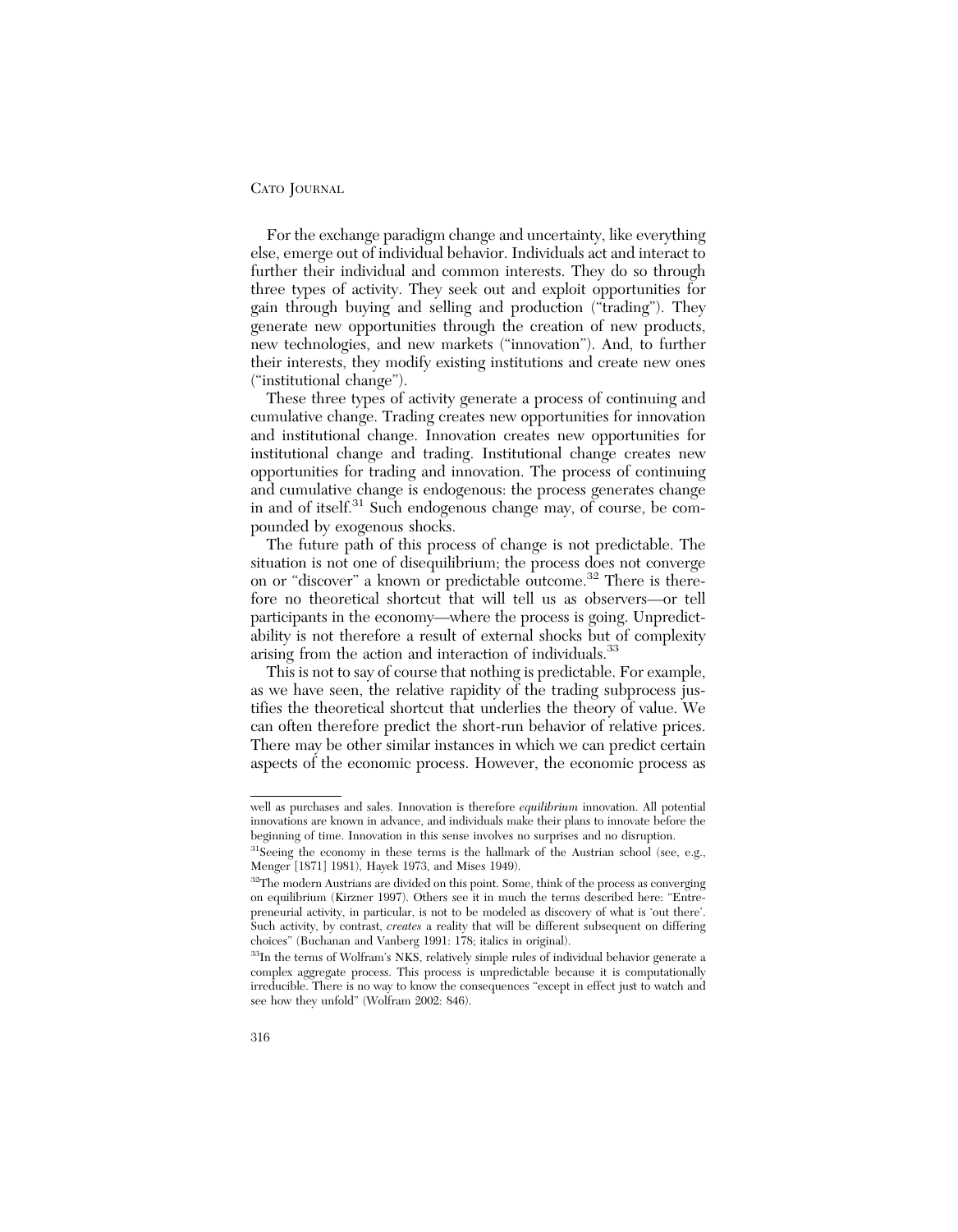a whole is not moving toward any known outcome and it is unpredictable in principle.

In this environment, uncertainty takes on a very different meaning. In the value paradigm uncertainty means uncertainty about which of a known set of possible events will occur. In the exchange paradigm there *is* no known set of possible events. This is true uncertainty of the kind described by Knight, Shackle, and Lachman. Buchanan and Vanberg speak of "history as an open-ended evolving process, and of a future that is not predetermined, merely waiting to be revealed, but that is 'continuously *originated* by the pattern and sequence of human choice'" (Buchanan and Vanberg 1991: 179).<sup>34</sup>

The very different conceptions of change and uncertainty of the two paradigms imply very different understandings of the process of economic growth.

## *Economic Growth*

For the value paradigm change means movement along an equilibrium path. It consequently comprehends economic growth in precisely these terms. At any moment, the potential output of the economy is determined by the resources and technology available. Because the economy is in trading equilibrium, this potential is always fully realized. Consequently, output can grow only if there are more resources or if there is better technology. This theory of growth originates with Ricardo.

The Hicks-Samuelson version of the Ricardian theory is a mathematical model due to Solow (1970). The Solow model assumes the existence of an aggregate production function that determines output for given inputs of capital and labor. As physical and human capital accumulate, labor productivity increases and with it per capita income. Eventually, however, decreasing returns to capital bring this process to a halt. Stagnation can be averted only through technological progress—changes in the nature of the production function that increase output for given inputs of capital and labor.

However, technological progress is a problem for the value paradigm because it is difficult to reconcile with trading equilibrium. As we have seen, trading equilibrium cannot accommodate the most obvious explanation of technological progress—innovative behavior on the part of individuals. The Solow model gets around this by making technological progress exogenous: technological progress just happens (outside the model) and the theory of growth has no need to

<sup>&</sup>lt;sup>34</sup>The internal quote is from Littlechild (1979: 38); the italics are in the original.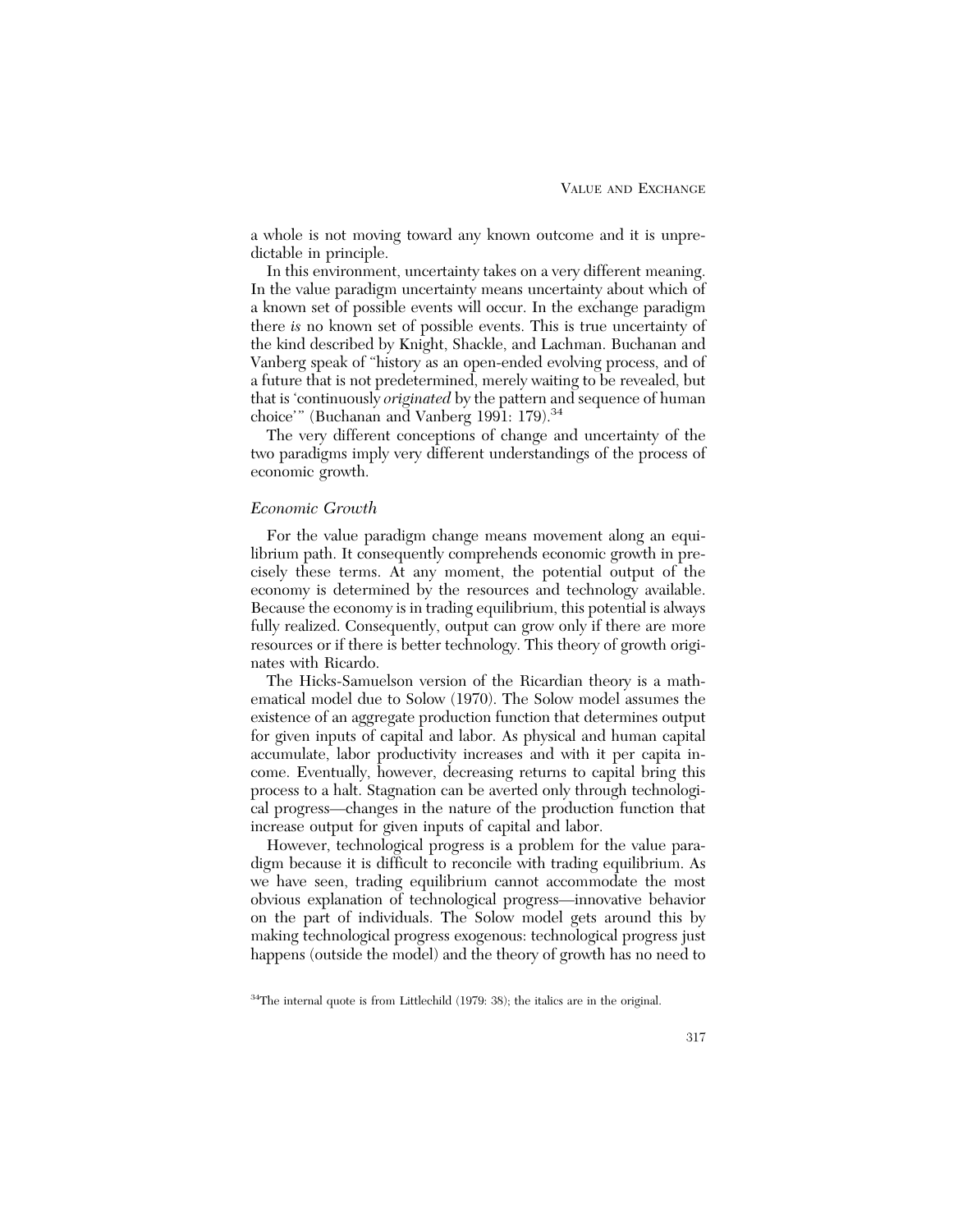explain it. This is hardly satisfactory: it makes the primary determinant of economic growth noneconomic.<sup>35</sup>

The new growth theory of Romer (1986) and others has found a way to address this embarrassment and to bring technological progress into the theory in a way consistent with trading equilibrium. The new growth theory models technological progress as an automatic side effect of the process of production itself—a consequence of learning-by-doing. Technological progress is now endogenous but like the exogenous technological progress of the Solow model it just happens. No explicit action on the part of individuals is required. Technological progress is in effect built into the technology: it is there implicitly from the very beginning.<sup>36</sup>

The exchange paradigm has a very different theory of growth. Growth does not mean movement along an equilibrium path but rather the unfolding of a complex process. At any moment the potential of the economy is not completely realized: unexploited opportunities for mutually advantageous exchange abound. Indeed the "potential" of the economy is not defined; it depends on the initiative and ingenuity of individuals. Individuals engaging in trading, innovation, and institutional change generate the process of growth, not only discovering potential but also creating it.<sup>37</sup>

Trading results in the expansion of markets. The expansion of markets raises productivity by inducing a reorganization of production.<sup>38</sup> This reorganization includes the increasing division of labor and specialization according to comparative advantage (Smith [1776] 1976 and Ricardo 1817, respectively). But it also includes more complex forms of reorganization. For example Jacobs (1969) describes the

<sup>35</sup>When he applied his model to statistical data, Solow found that capital accumulation accounted for a relatively small part of economic growth: the remainder—that is most of it—he attributed to technological progress.

<sup>&</sup>lt;sup>36</sup>This type of technological progress is consistent with innovation in the sense of Makowski and Ostroy (2001). In their formulation, innovation is preplanned given the technological possibilities available to individuals before the beginning of time. Romer's technological progress can be thought of as being the result of such preplanned innovation.

<sup>&</sup>lt;sup>37</sup>Grantham (1999) calls such a theory of growth "Smithian" to distinguish it from the Ricardian theory of the value paradigm. He provides an excellent discussion of the relative merits of these two theories in interpreting growth in preindustrial Europe.

<sup>38</sup>Bauer has emphasized the importance of trading for economic development: "Simultaneously, traders both large and small create new opportunities . . . [The] traders encourage new wants, convey new opportunities, and help farmers to take advantage of them. . . . It is therefore misleading to look upon the network of traders in an LDC as serving only as a pipeline for conveying from producer to consumer a given volume and composition of output. Although none of the traders is trying to transform the economy, their perception and pursuit of opportunities for profit encourages the process" (Bauer 1991: 3; see also Hirschman 1987).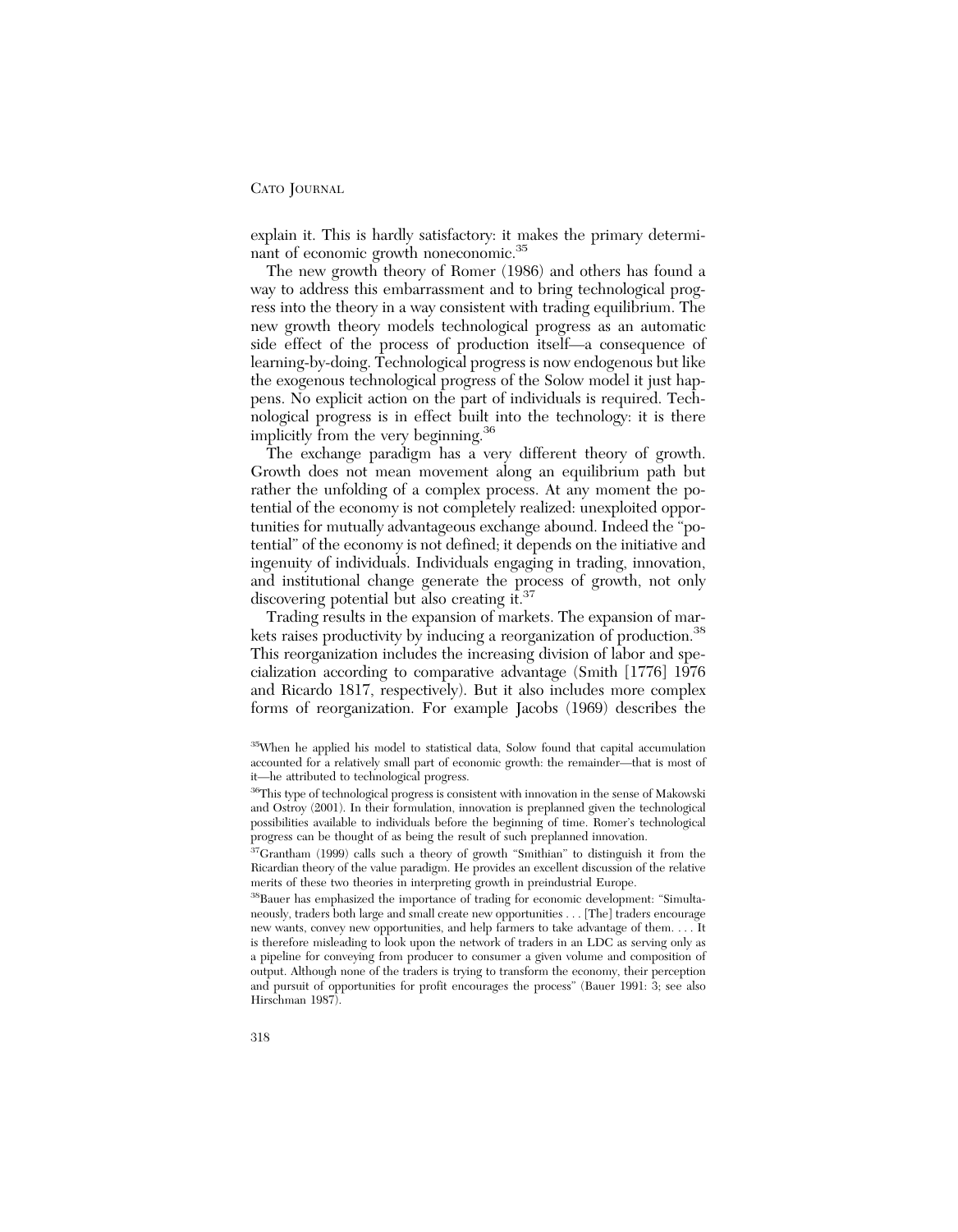continuous recombination of productive activities taking place in cities. Szostak (1991) and Chandler (1978) describe the reorganizations of manufacturing in the first and second Industrial Revolutions consequent on changes in transportation.

It is the reorganization of production that opens the way for technological progress. Smith explains how the division of labor creates production processes simple enough to be mechanized. Jacobs describes how the recombination of activities in cities produces new techniques and new products. Szostak and Chandler describe how technological progress in the first and second Industrial Revolutions was a consequence, not a cause, of the reorganization of production. Technological progress is therefore endogenous: it is an innovative response by individuals to new opportunities opened up by an expanding market.

Investment, too, is endogenous. It is a *symptom* of growth not a prime cause. Of course, growth generally does involve the accumulation of capital. Mechanization, for example, obviously implies investment in machinery. However, investment in machinery is not the cause of mechanization.

The fallacy of seeing investment as the cause of growth is illustrated by a recent debate on the nature of the "Asian Miracle." Young (1995) and others have argued that there is no miracle: high rates of growth in Asia are easily explained by high rates of investment—very much according to the growth theory of the value paradigm. Nelson and Pack (1999) respond that this is a very limited sense of the word "explain." Admittedly, there is an association between the rise in output in Asia and the high rates of investment. However, similarly high rates of investment elsewhere—especially in the communist world—failed to produce anything like the same results.

Why is investment associated with growth in some cases but not in others? The value paradigm provides no answer, because it sees the connection between investment and growth as being automatic. For the exchange paradigm, however, the answer is obvious. The economies of Asia and those of the communist world were undergoing very different processes. In Asia investment was organic—a consequence of the expansion of the market.39 In contrast, in the communist world, investment was imposed from above by socialist planners—a completely different process and not one particularly conducive to raising productivity.

<sup>39</sup>Nelson and Pack (1999) describe the process of growth in Asia, emphasizing entrepreneurship, innovation, and the assimilation of new technologies. Investments in physical and human capital were a consequence of this process not a cause.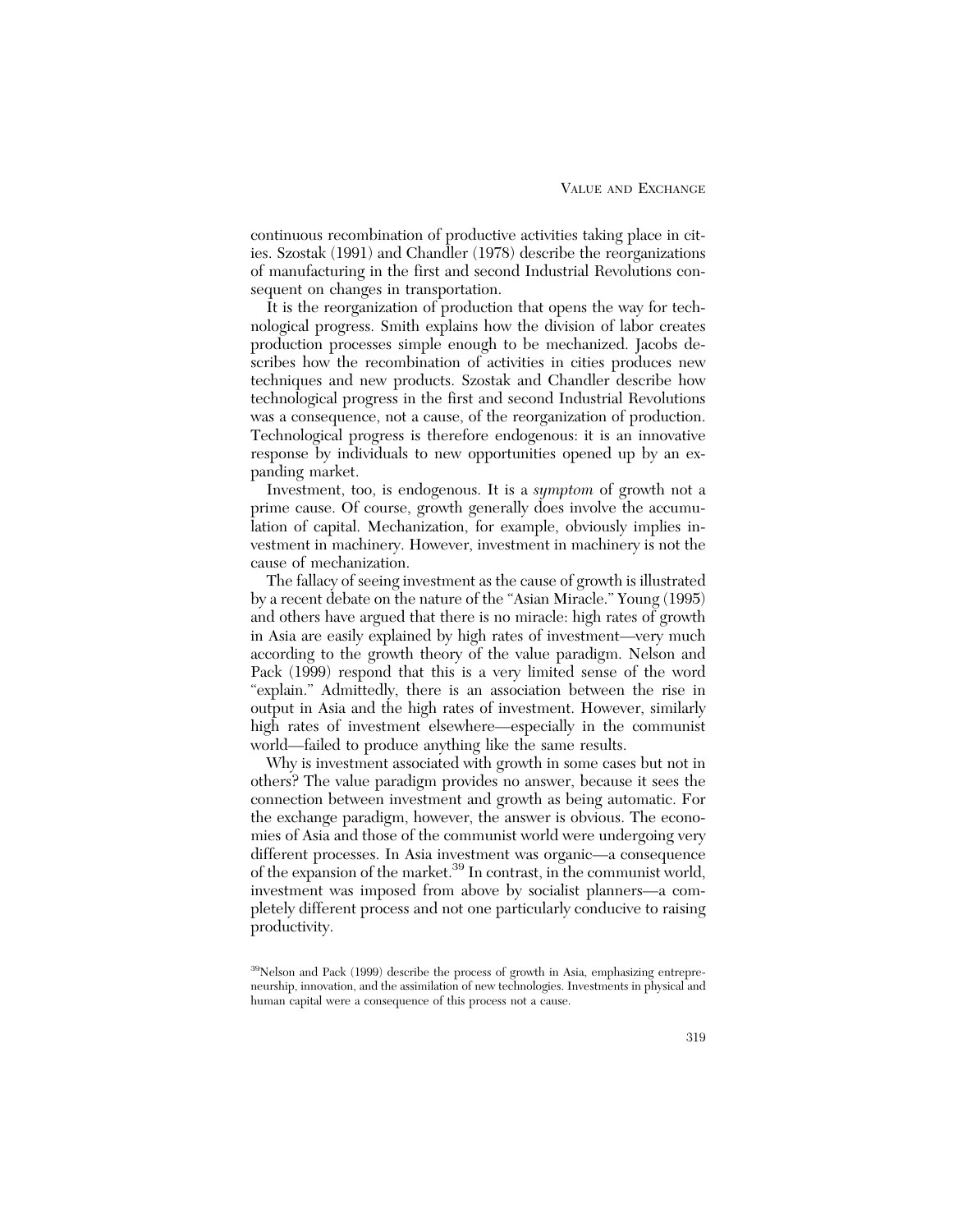This answer naturally raises another question: Why is the economic process so different in different societies? Once again the value paradigm has no answer. But the exchange paradigm does—different institutions. Some institutions facilitate the sort of individual behavior that produces growth, others do not.<sup>40</sup> As we have seen, there is no place for institutions in the value paradigm.41 In the exchange paradigm, the emphasis on institutions as an explanation of differences in the "wealth of nations" goes back to Adam Smith.<sup>42</sup>

Of course, institutions too are endogenous. Nelson and Sampat (2001) sees institutions as constituting the "social technology" of a society that evolves in parallel with its technology of production. Institutions change relatively slowly, but they do change. When the institutional structure obstructs individual interests rather that furthering them, individuals will act to modify it. Obviously, some institutional structures are more amenable to modification than others.

## Normative Implications of the Two Paradigms

The theories that emerge from the two paradigms have very different normative implications. They employ different normative criteria. Their understanding of such normative concepts as "the invisible hand" and "market failure" are different. And they lead to a very different attitude toward government intervention in the economy.

## *Normative Criteria*

A normative criterion is a standard by which to judge whether or not the state of a given economy is a desirable one. For the value paradigm, there is a single normative criterion—(Pareto) efficiency. An economy in trading equilibrium is efficient when individuals are realizing all potential gains from exchange. The potential to be realized is determined by *given* preferences, technology, and endowments. In addition to efficiency, distribution may be a concern, but it is generally considered to be secondary. This neglect can be justified

<sup>40</sup>Kirzner (1985) emphasizes that different institutional orders differ in their success in stimulating entrepreneurship.

<sup>&</sup>lt;sup>41</sup>However, see Makowski and Ostroy (1993) for a discussion, within the value paradigm, of how neglect of incentives led to overly optimistic assessments of the potential for "market socialism."

<sup>42</sup>Work that emphasizes the importance of institutions in explaining growth—or its absence—includes that of North and Thomas (1970), Olson (1996), and Nelson (1997).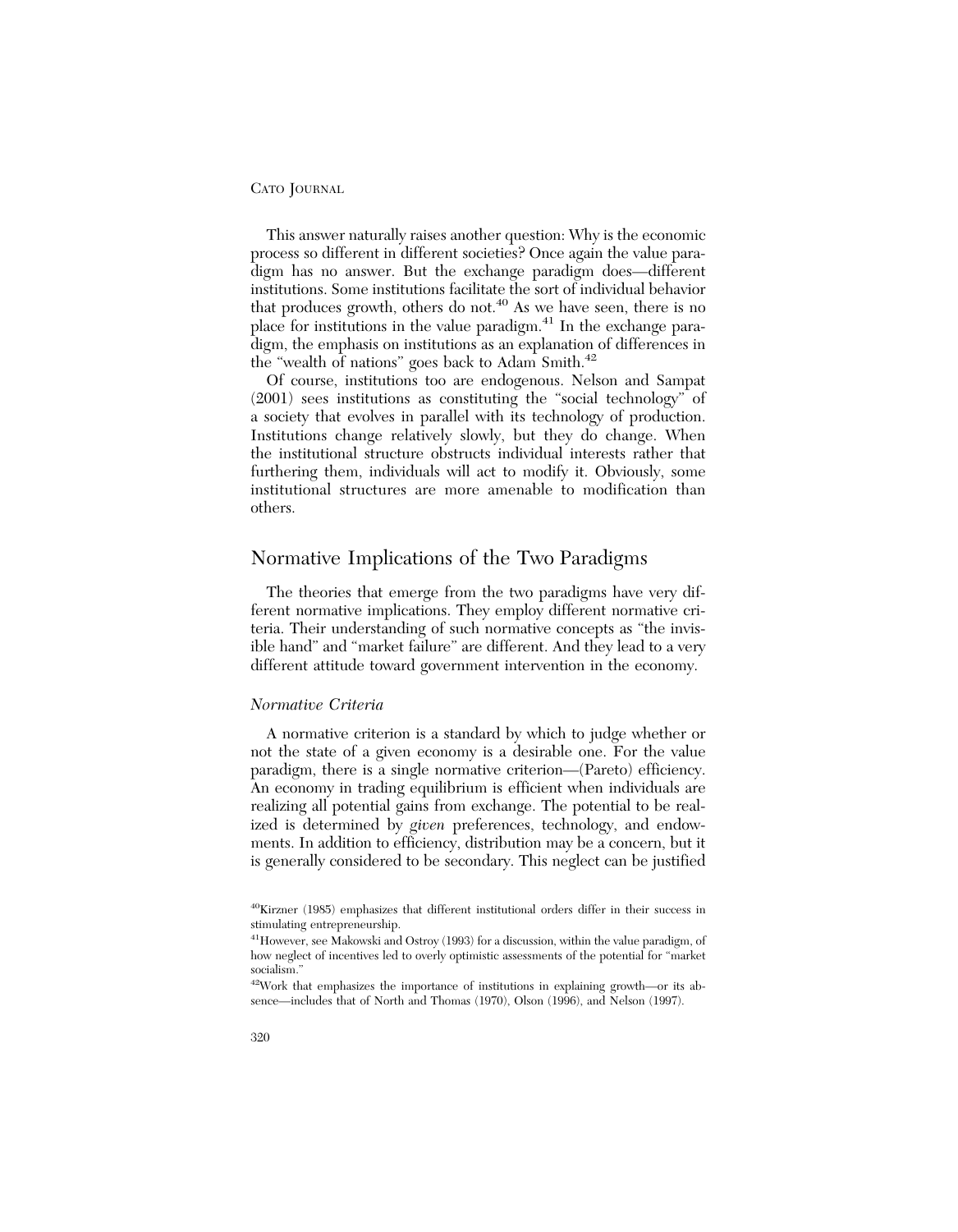by the Second Welfare Theorem, which states that efficiency and distribution are essentially separable.<sup>43</sup>

For the exchange paradigm, the concept of efficiency is meaningless. To begin with, the economy is not in trading equilibrium: indeed unrealized potential gains from exchange are commonplace.<sup>44</sup> Their pursuit and creation are precisely what drives the process of economic growth. An absence of unrealized potential gains would be evidence not of efficiency but of stagnation. Second, the potential of the economy is not a given. As individuals continually create new opportunities for exchange they continually expand the potential of the economy.<sup>45</sup> Since there is no set destination toward which the economy is headed, it is meaningless to ask whether or not it has arrived.<sup>46</sup>

The exchange paradigm, deprived of the perfection of efficiency, can set no absolute standard. Its normative criteria must therefore be comparative. It can do no more than compare one situation with another and ask which of the two is preferable. That is, its normative criteria must be ordinal rather than cardinal.

While the exchange paradigm possesses no generally agreed-upon normative criteria, there are some fairly obvious candidates. The exchange paradigm sees the economy as being in a process of continuing change. It therefore seems natural to consider normative criteria that are dynamic—the rate of growth, the adaptability of the economy, the stability of the economy. Other things equal, faster growth would seem preferable. If the rate of growth is uneven, then its variability matters as well as its speed. One source of variability is change in the external environment: other things equal it would seem preferable that the economy adjust to such change more

<sup>43</sup>Distributional goals can be achieved through lump sum taxes and transfers without affecting the efficiency of the equilibrium.

<sup>44&</sup>quot;For if the economic world is in continuing flux, as our positive theory suggests is the case, the normative properties associated with competitive equilibrium become meaningless, just as that equilibrium is meaningless as a description of behavior" (Nelson and Winter 1982).  $^{45}$  The market economy, as an aggregation, neither maximizes nor minimizes anything. . . .

There is simply no 'external', independently defined objective against which the results of market processes can be evaluated" (Buchanan and Vanberg 1991: 181).

<sup>46</sup>We have seen that one can think of the theory of value as being a *partial* theory used to explain the short-run determination of relative prices. Trading equilibrium is a defensible simplifying assumption in this context, and it is defensible too to see the potential gains from trading as being given in the short run. In this very limited sense, one could talk about the efficiency of the resulting allocation. However, this would say nothing whatsoever about the *overall* desirability of the state of the economy as a whole. This is much like the distinction drawn by Schumpeter (1942) between "static efficiency" and "dynamic efficiency."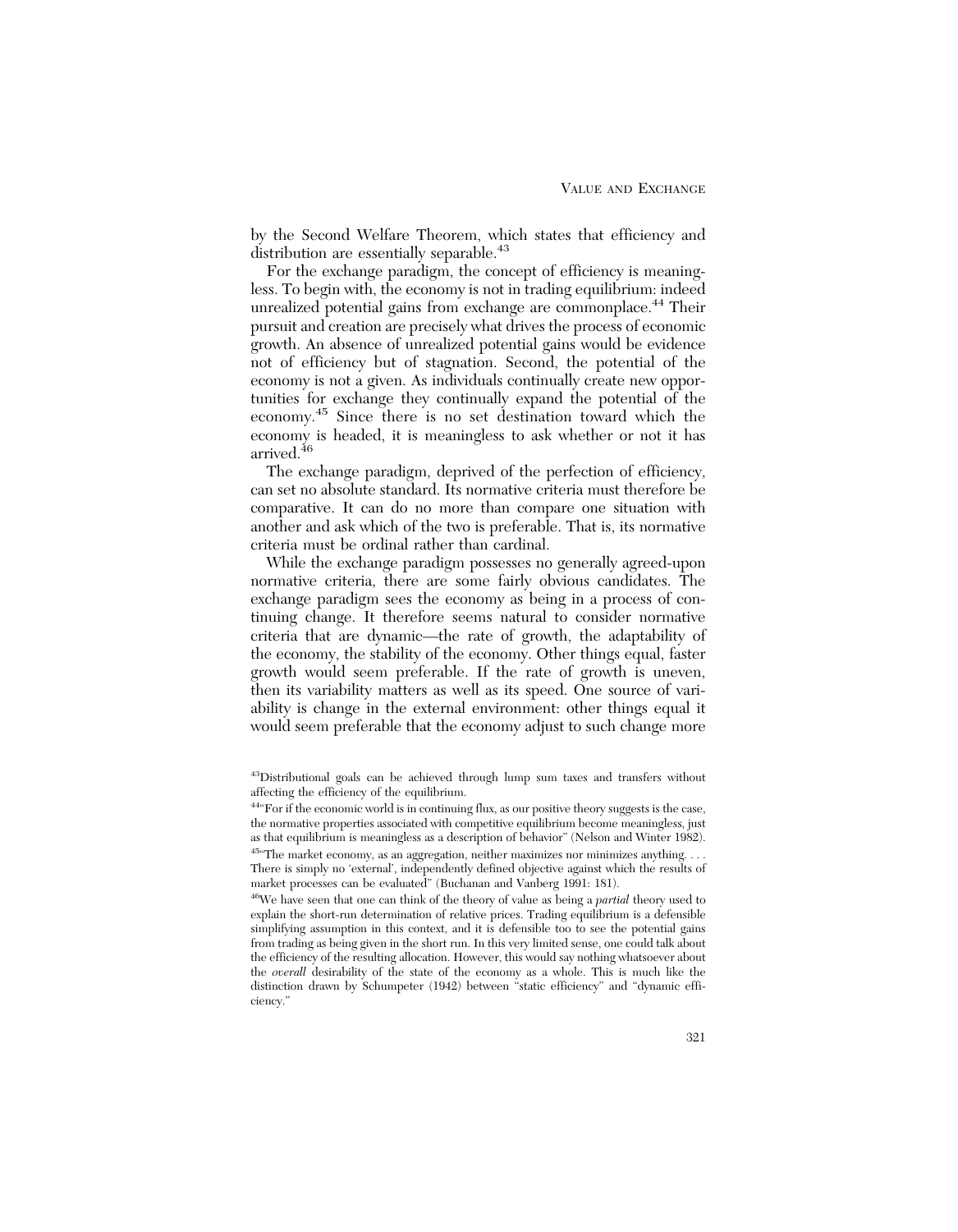quickly—that it be more adaptable.<sup>47</sup> A second source of variability is the process of growth itself: the process may involve periodic crises or setbacks. Other things equal, it would seem preferable that the economy be more stable (i.e., less subject to endogenous variabil $ity).48$ 

Consequently, good institutions or policies are those that, other things equal, accelerate growth, contribute to the economy's adaptability and improve its stability. Bad institutions and policies are those that impede growth, reduce adaptability and increase instability. However, the multiplicity of criteria suggests tradeoffs. A particular institution or policy might promote more rapid growth, but it might also reduce adaptability or stability. When judging the effects of institutions or policies or when comparing economies, we may therefore have to trade off one criterion against another. As one example, Jacobs (1969), explains why cities that specialize in a particular activity achieve more rapid growth in the short run, but only at the expense of their adaptability.49

## *The Invisible Hand*

An insight that is fundamental to economics is the concept of the "invisible hand." This is the idea that greedy, purposive individuals engaged in voluntary exchange can achieve, with no central direction, an aggregate outcome that is in some sense "good for all." Their actions are directed to this end "as if by an invisible hand."

For the value paradigm "good for all" means efficiency. Its version of the invisible hand is embodied in the First Welfare Theorem, which states that under certain conditions perfect competition will ensure efficiency.<sup>50</sup> For the value paradigm perfect competition means that individuals are price takers. That is, each individual is

<sup>&</sup>lt;sup>47</sup>Compare, for example, Hayek and Braudel: "The economic problem of society is mainly one of rapid adaptation to changes in the particular circumstances of time and place" (Hayek 1945); "Let me emphasize the quality that seems to me to be an essential feature of the general history of capitalism: its unlimited flexibility, its capacity for change and *adaptation*" (Braudel 1982: 432; italics in original).

<sup>48</sup>If the external environment is volatile, an economy can be stable, by this definition, even if it is subject to considerable variation. Moreover, an adaptable economy may be more variable than one that is slow to adapt.

<sup>49</sup>De Vries applies a similar argument to countries: "The Dutch Republic stands as an example of an economy whose intense specialization in one direction effectively closed the door to the kinds of social structure and economic policies required for industrial growth. Not every growth path led to the Industrial Revolution" (de Vries 1976: 252).

<sup>50</sup>The key conditions are that all mutually beneficial trades are actually possible ("complete markets") and that there are no increasing returns in the technology of production (this would give an advantage to large producers and so undermine competition).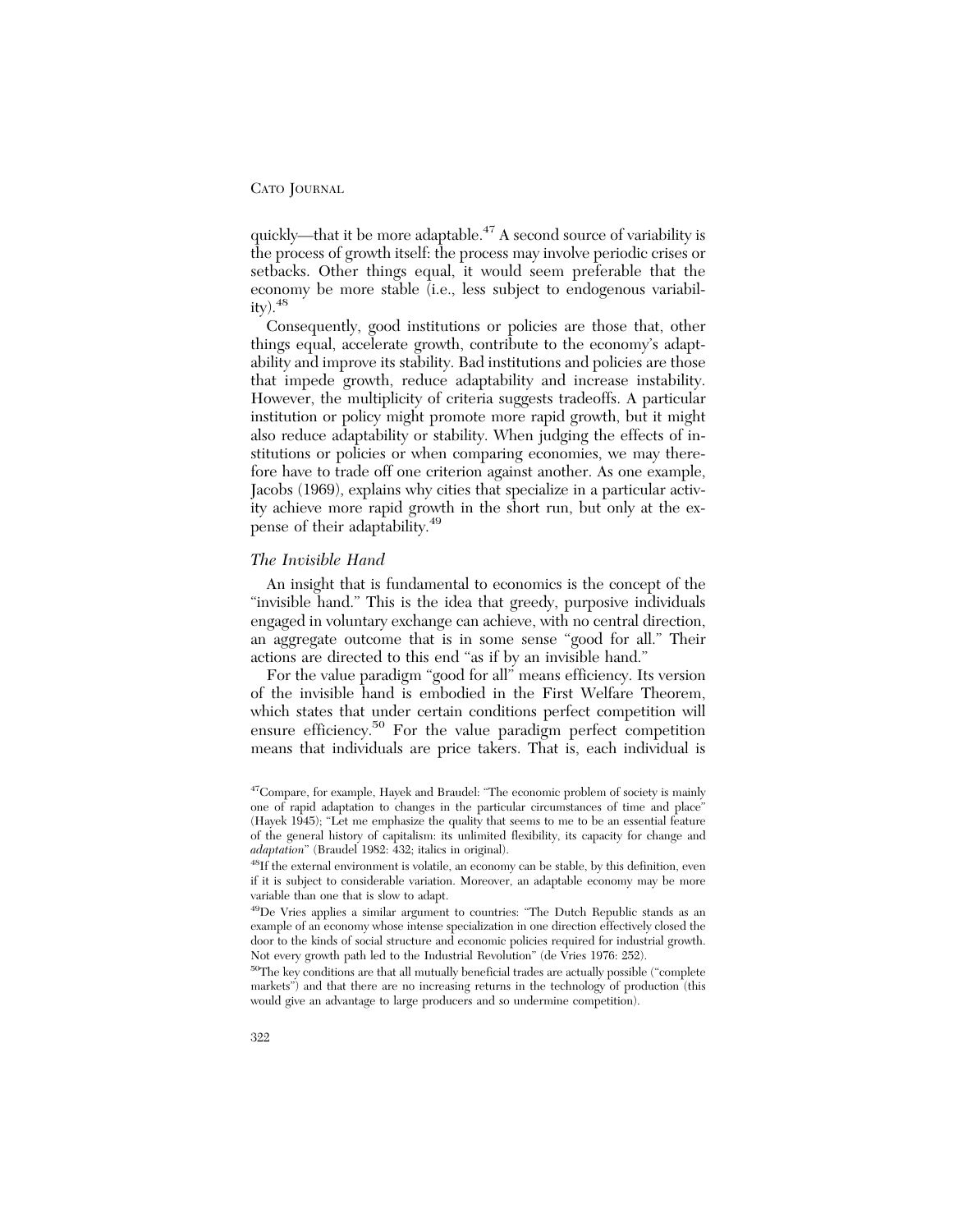insignificant: his presence or absence has no impact on equilibrium prices. In this situation, the possibilities of individual action are extremely limited: all the individual can do is to buy or to sell at the given prices.

This expression of the concept of the invisible hand deprives it of much of its power. What makes the concept interesting is the apparent paradox inherent in the idea of individual selfishness resulting unintentionally in social good. However, in the value paradigm version of the invisible hand, there really is no paradox. By assumption, the selfish individual has no capacity to do any harm. Moreover, the social good that he does is exactly equal to his own gain from participating in the economy.<sup>51</sup>

The meaning of the invisible hand for the exchange paradigm is both more subtle and more powerful. As we have seen, the exchange paradigm has a much richer conception of individual behavior. It does not rule out socially harmful behavior by assumption but takes it into account explicitly. Smith very much shared this view. He saw people as naturally deceitful and unscrupulous. He recognized that they did not limit their pursuit of advantage to the marketplace alone. On the one hand, individuals can benefit from producing market value for others. On the other, they can benefit from predation, opportunism, rent seeking, and holdup. Smith understood the role of the invisible hand as blocking the avenues of socially unproductive and harmful behavior, leaving the production of market value for others as the easiest way for individuals to further their own interests.

In the exchange paradigm socially harmful individual behavior is not foreclosed by assumption but rather by institutions.<sup>52</sup> The freedom to pursue self-interest does not produce social good automatically: it does so only when the institutional framework of exchange restricts potentially harmful behavior. It is institutions therefore that constitute the invisible hand.<sup>53</sup>

Smith argued that the institutional order most conducive to channeling self-interest in a positive direction is competition. But competition does not mean price-taking and insignificance. It means rivalry

<sup>&</sup>lt;sup>51</sup>In the terminology of Makowski and Ostroy (2001) the perfect competitor is a full appropriator. That is why he is insignificant: his presence in the economy or his absence matter only to himself.

 $52\text{°}$ It is the function of institutional arrangements to cut off all avenues (and there are many) along which wealth may be pursued without contributing to the welfare of society" (Rosenberg 1960: 560).

<sup>53&</sup>quot;Adam Smith's "invisible hand" is invisible only to someone who is blind to the function of institutions" (Papandreou 1994: 221).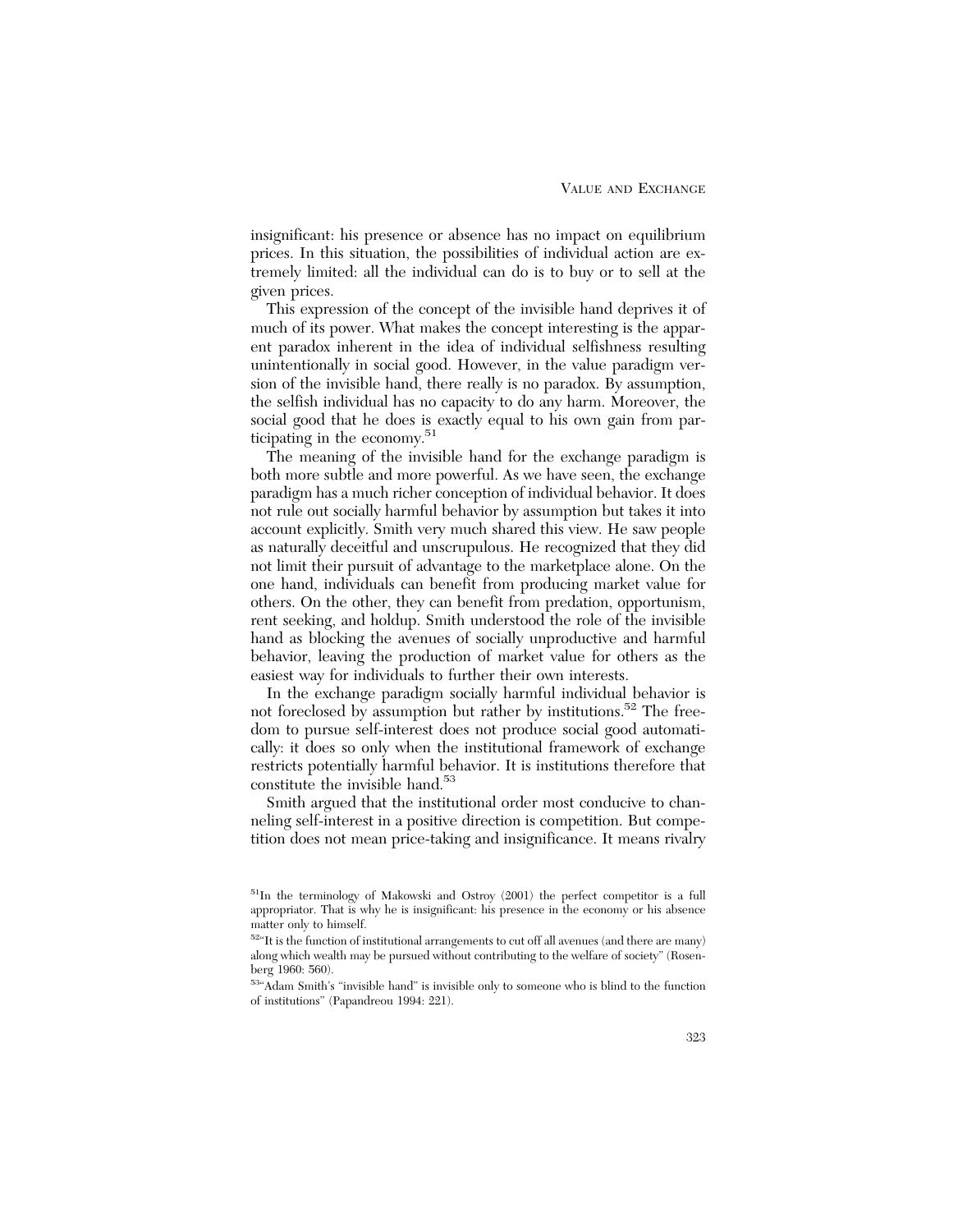in the marketplace with other greedy purposive individuals. It is not an absence of power but countervailing power.<sup>54</sup> Competition promotes the cutting of prices and the lowering of costs. By reducing profits from existing ventures, it promotes the seeking out of new opportunities, quickening the pace of economic expansion.55

Competition is enhanced by institutions that reduce the difficulties of exchange or lower barriers to rivalry. Competition is impaired by institutions that make exchange more difficult or that establish special privilege. For Smith, the antithesis of competition was mercantilism. He saw its principal harm, however, not in the triangles of surplus lost to price distortions but in the diversion of individual effort into the socially unproductive acquisition of governmental favors. Such favors allowed individuals to enrich themselves at the expense of others rather than doing so by adding to the wealth of the nation.<sup>56</sup>

The invisible hand of the exchange paradigm also differs from that of the value paradigm in terms of what it can accomplish. The value paradigm sees the invisible hand as achieving—under conditions of perfect competition—a state of social harmony. It focuses on the conditions for this to happen. The exchange paradigm sees the invisible hand as *promoting* social harmony rather than achieving it. It focuses on the relative merits of alternative institutional arrangements in promoting social harmony.

## *Market Failure*

For the value paradigm, failure of any of the conditions of the First Welfare Theorem may result in unexploited potential gains from exchange. Such an outcome is inefficient and represents a failure of the invisible hand to bring about social harmony. This situation is described as being one of "market failure." Efficiency is the point of reference for the value paradigm—the ideal. Anything less is failure.

<sup>54&</sup>quot;A market is not competitive by assumption or by construction. A market *becomes* competitive, and competitive rules *come to be* established as institutions emerge to place limits on individual behavior patterns. It is the *becoming* process, brought about by the continuous pressure of human behavior in exchange, that is the central part of our discipline, if we have one, not the dry-rot of postulated perfection" (Buchanan: 1964).

<sup>55</sup>Smith also recognized that people have a "love of ease and inactivity" and that "the institutional order needs to apply the proper amount of psychic tension to elicit the right intensity of effort" (Rosenberg 1960).

<sup>56</sup>Smith's concern with institutions went beyond his advocacy of competition. He recognized the importance of organizational structures other than the market. For example, he opposed joint stock companies on the grounds that separating ownership from management would reduce the quality of the latter. He also discussed how best, in terms of incentives, to organize government activity.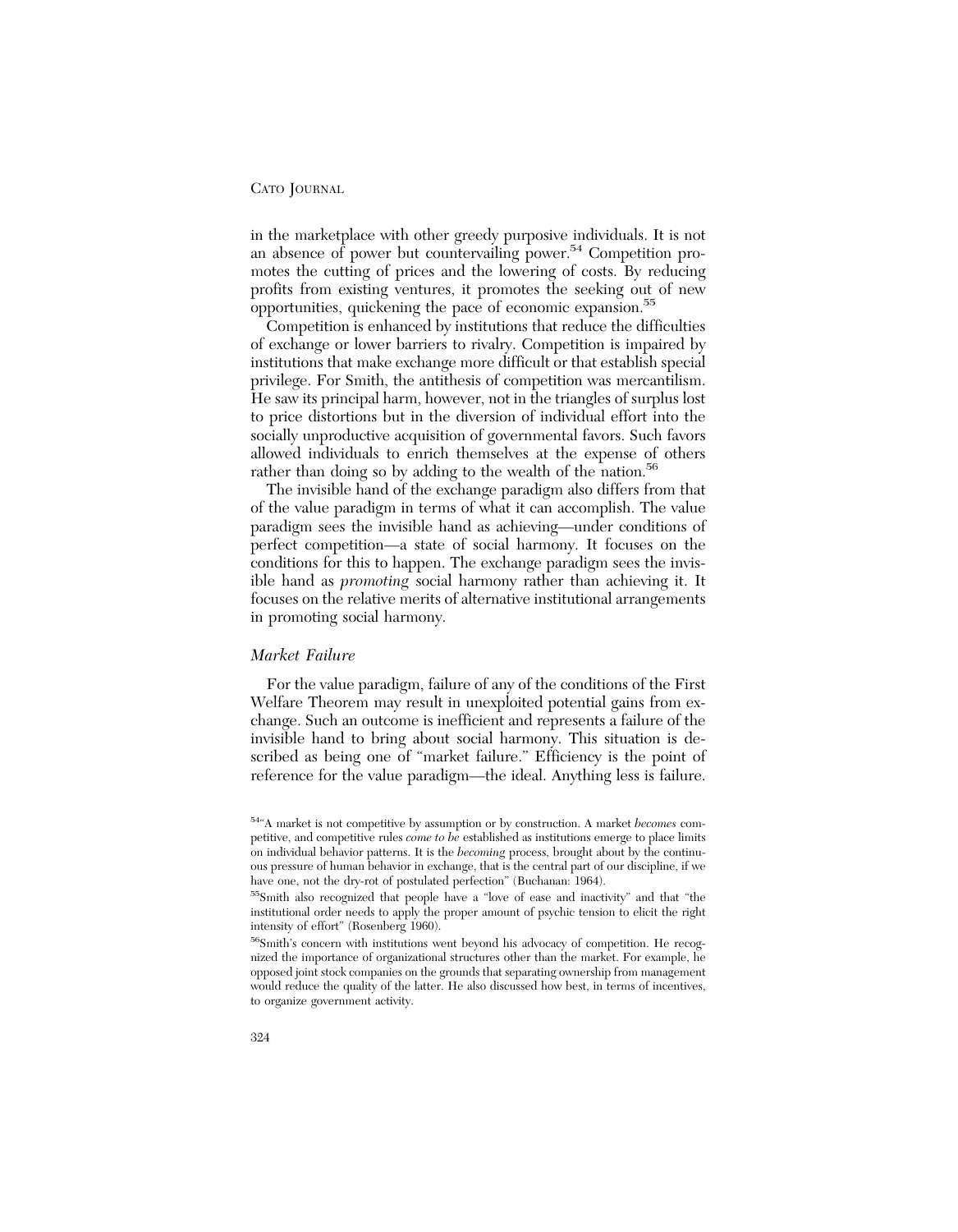#### VALUE AND EXCHANGE

Market failure, however, is a misnomer. As we have seen, the market *as an institution* is completely absent from the theoretical framework of the value paradigm. If there is failure here, it is not of the market. Rather, it is a failure of certain assumptions to hold. Either there is a failure of the assumptions that ensure that individuals have no capacity for socially harmful behavior (the assumptions underlying price-taking). Or there is a failure of the assumptions that ensure that individuals acting *atomistically* can in principle achieve social harmony (remember that the value paradigm rules out cooperative behavior or institutions that further common interests).

Of course, the real world does not correspond at all well to the assumptions of the First Welfare Theorem. It is rife with market power, costs of exchange, externalities, and increasing returns. Consequently, if we adhere to this conceptual framework, most real-world phenomena—from recessions to vertical integration of an industry must be understood as instances of market failure.

For the exchange paradigm, the concept of market failure is meaningless. Since there is no ideal against which to measure the state of the economy it is nonsensical to talk of success or failure in achieving it. As we have seen, the existence of unexploited potential gains from exchange is not a pathology but a normal—indeed essential—feature of the economic process. Individuals are constantly seeking out existing unexploited gains and creating new ones. An economy that is growing rapidly will be one that exhibits many such "inefficiencies."<sup>57</sup> This does not of course preclude consideration of issues such as market power and externalities. However there is no automatic presumption that the market has "failed" or that intervention is desirable.

#### *Intervention*

For the value paradigm, market failure begs correction. By definition, it cannot be corrected through the action of individuals: in trading equilibrium individuals are already doing all they can. By assumption, it cannot be corrected by individuals acting together through private institutions. As we have seen, there is no place for such institutions in the value paradigm. Indeed the value paradigm views any form of joint action with suspicion: it considers it inconsistent with the atomistic behavior that perfect competition requires.

Since there is nothing *in* the economy that could possibly correct market failure, the value paradigm invokes an agent from *outside* the

 $57$ Jacobs (1969) emphasizes that cities are engines of growth not despite their inefficiencies but because of them.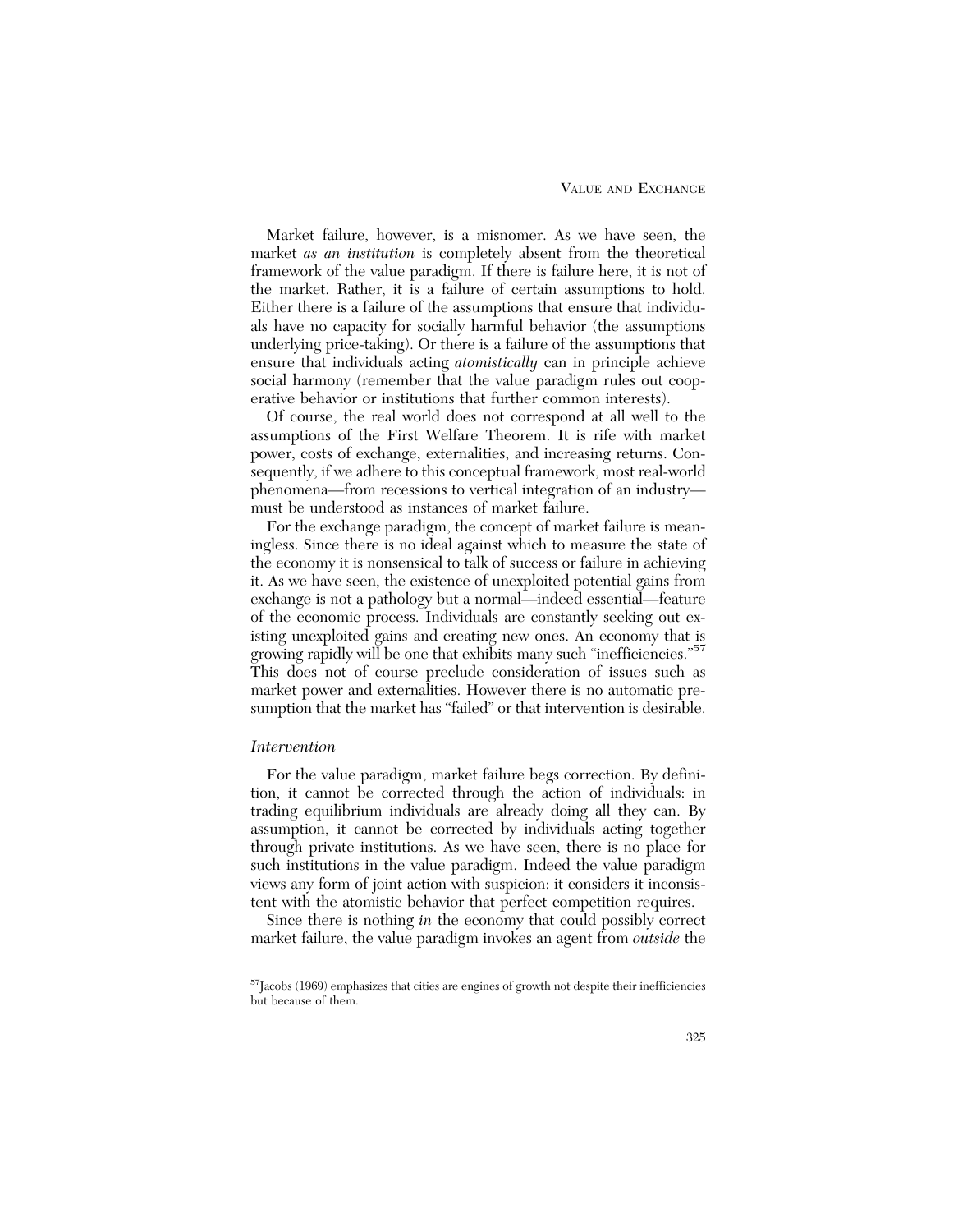economy—a *deus ex machina*. That agent is labeled "government," and it is tasked with selflessly correcting market failures. Needless to say, this invocation of a disembodied benign agent violates the principle of methodological individualism. Moreover, if we remedy this by thinking of government as an institution for joint action, the implicitly optimistic view of government behavior is at striking variance with the value paradigm's jaundiced view of joint action in general. Other institutions can only do harm; government can only do good.

For the value paradigm, correcting market failure is easy. First of all, it is easy to know what the government needs to do and what will be the consequences of its action. The economy is in trading equilibrium. Except for a single clearly defined market failure, this is a situation of perfection—an ideal state. All the government needs to do is remove the blemish and perfection will be attained. Correcting the market failure is easy, because the government is endowed with extraordinary powers. For example, in the case of externalities, some potential gains from exchange go unrealized because they involve nonmarket interdependence among individuals. The value paradigm takes it for granted that government can coerce or induce the individual actions required to realize these gains. However, such gains presumably go unrealized because there is something inherent in the situation that makes private coordination of the necessary action too difficult. Otherwise, as Coase (1960) pointed out, such coordination would readily be forthcoming and no such externality would exist. Whatever the inherent difficulty, the value paradigm simply assumes that the government is able to overcome it.

The exchange paradigm implies a very different view of government intervention. This difference stems from its very different understanding of the motives and capacity of government and its very different vision of the economic process.

For the exchange paradigm, government is not external to the economy, it is part of it—one of many institutions. What distinguishes government from other institutions is its particular technology—the command of coercive force. It can employ force in a variety of ways. It can employ it for predation (redistribution). It can employ it to provide protection against rival predators (defense and criminal law). It can employ it to enforce agreements (civil law). And it can employ it to influence individual behavior (regulation).

Like other institutions, government may either promote economic activity or hinder it. It can promote economic activity, for example, by establishing and enforcing appropriate "rules of the game" for economic interaction. Or it can act as a vehicle of joint action to provide public goods. On the other hand, the government can destroy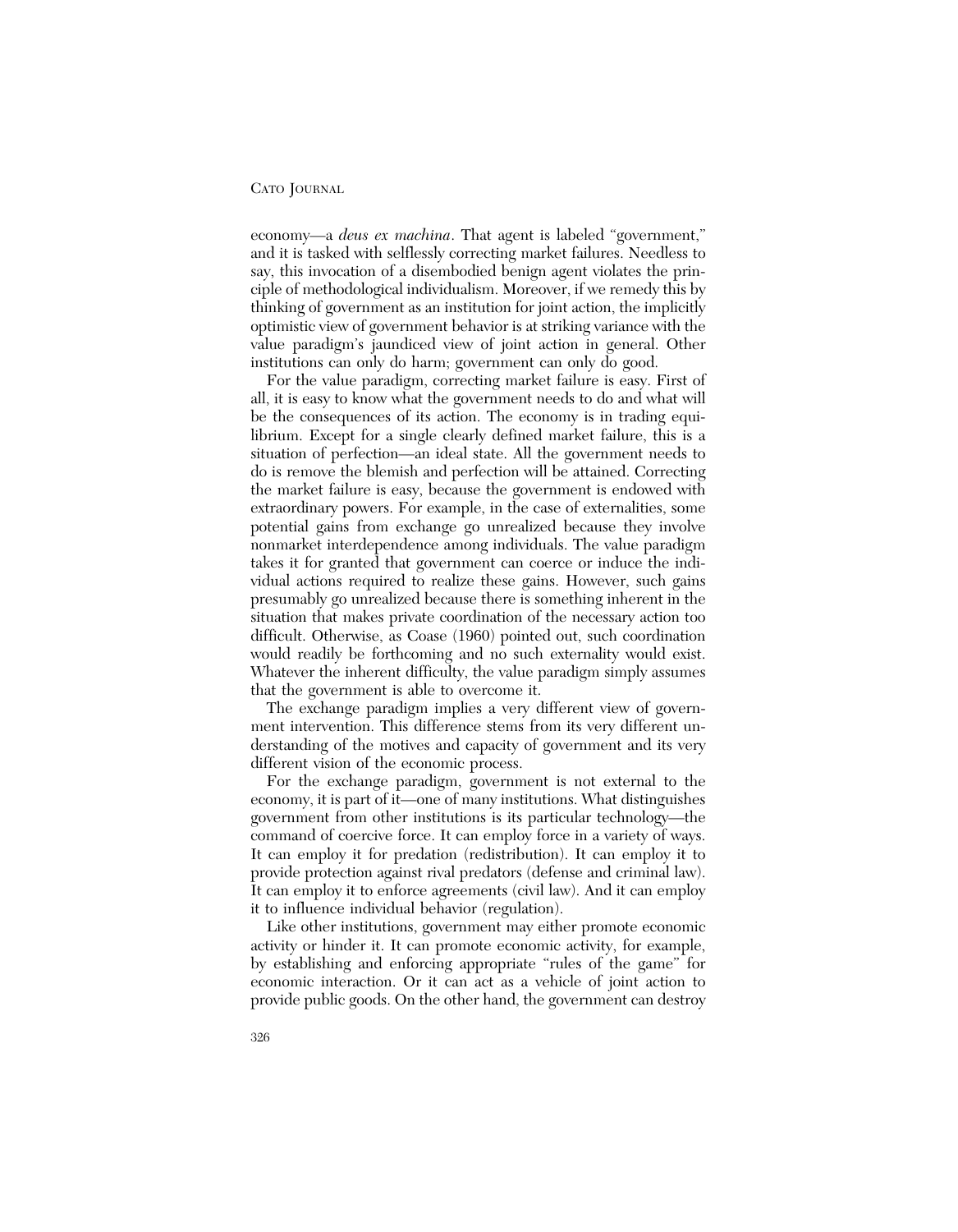individual incentives through predation and so hamstring economic progress.58 The government can also employ force to *prevent* mutually advantageous exchange by means of trade barriers and anticompetitive regulation. Viewing government primarily as a problem rather than as a solution has a long history in economics that goes back to Smith, Condillac, and Bastiat.

Like other institutions, government has no motives of its own: it is a forum of interaction among individuals. Individuals attempt to enlist the coercive power of the government in their own interest. That is, individuals engage in rent seeking (Tullock 1989). They do this through the political process and through other means such as corruption. There can consequently be no separation between economics and politics: politics is the pursuit of economic self-interest through other means. This is the basic premise of the literature on public choice.59

For the exchange paradigm, government intervention is not the only conceivable solution to a problem. As we have seen, the exchange paradigm has greater faith in the ability of the invisible hand to order economic activity. This is partly because it contemplates a broader range of possible individual responses—innovation and institutional change as well as trading. For instance, if joint action is needed to address a problem, individuals are quite capable of creating or modifying private institutions to this end. As an example, there are a variety of potential externalities in the financial system. Bank runs are the result of a "composition externality": when each individual does what is best for himself, the outcome is worse for all. Financial scandals involve a reputational externality: they damage not only the reputation of the firms concerned but also the reputation (and so the stock prices) of other firms. Today, the government addresses these potential externalities through deposit insurance and security regulation, respectively. But before the government intervened solutions were provided by private institutions. Bank clearinghouses coordinated the response to bank runs, and security exchanges regulated listed companies. Government intervention has superceded and displaced these "private orderings." It is not obvious in these cases or in others that this constitutes an improvement. In general, government intervention to address a problem undermines private incentive to do so, which perpetuates the problem and so the "need" for government intervention.

<sup>58</sup>On the predatory state and its economic consequences, see Olson (2000).

<sup>59</sup>The seminal work was that of Buchanan and Tullock (1965).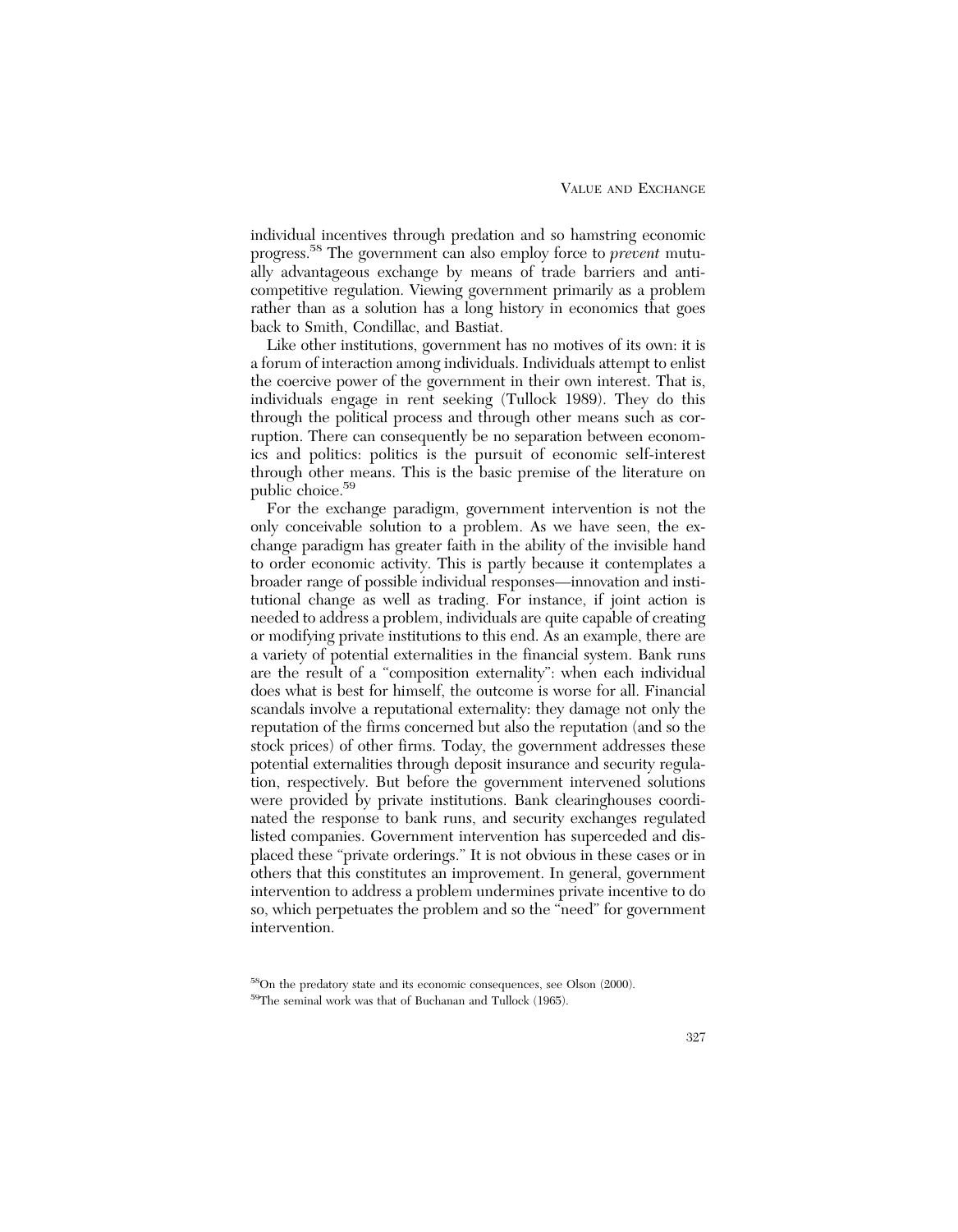The exchange paradigm's view of government intervention is shaped not only by its different understanding of government but also by its very different understanding of the economic process. For the exchange paradigm there is no ideal state of the economy, and intervention cannot therefore be understood as an attempt to attain such an ideal state. The question is not whether intervention will get us to perfection but whether it will leave us better off or worse off than before.<sup>60</sup>

Answering this question is not at all easy because it is hard to know in advance what will be the consequences of a particular intervention. Intervention means interference in a complex unfolding process that is inherently unpredictable. Inevitably, intervention will have unintended consequences. No amount of analysis will rule out unpleasant surprises, because to some degree the consequences are unpredictable in principle.

The nature of the economic process stacks the odds against intervention being beneficial. As we have seen, the economic process is driven by the action and interaction of individuals. It is much easier to hinder this process than it is to help it:

The true costs of badly designed government interventions, and especially of trade restrictions . . . come not from their effects on the static allocation of resources between the activities in an economy that already exist. Rather, they come from the stifling effect that the distortions have on the adoption of new technologies, the provision of new types of services, the exploitation of new productive activities, and on imports of new types of capital goods and produced inputs [Romer 1994].

Why, for example, did the communist economies fail? For the value paradigm, the only possible answer is that central planners, for whatever reason, failed to set the right prices and that this caused the allocation of resources to be inefficient. For the exchange paradigm the explanation is very different. A central planner "cannot create what is not there and will not be there save through the exercise of the creative choices of individuals, who themselves have no idea in advance concerning the ideas that their own imaginations will yield" (Buchanan and Vanberg 1991: 184). The problem with government

<sup>&</sup>lt;sup>60</sup>"The view that pervades much public policy economics implicitly presents the relevant choice as between an ideal norm and an existing 'imperfect' institutional arrangement. This *nirvana* approach differs considerably from a *comparative institutional* approach in which the relevant choice is between alternative real institutional arrangements" (Demsetz 1969).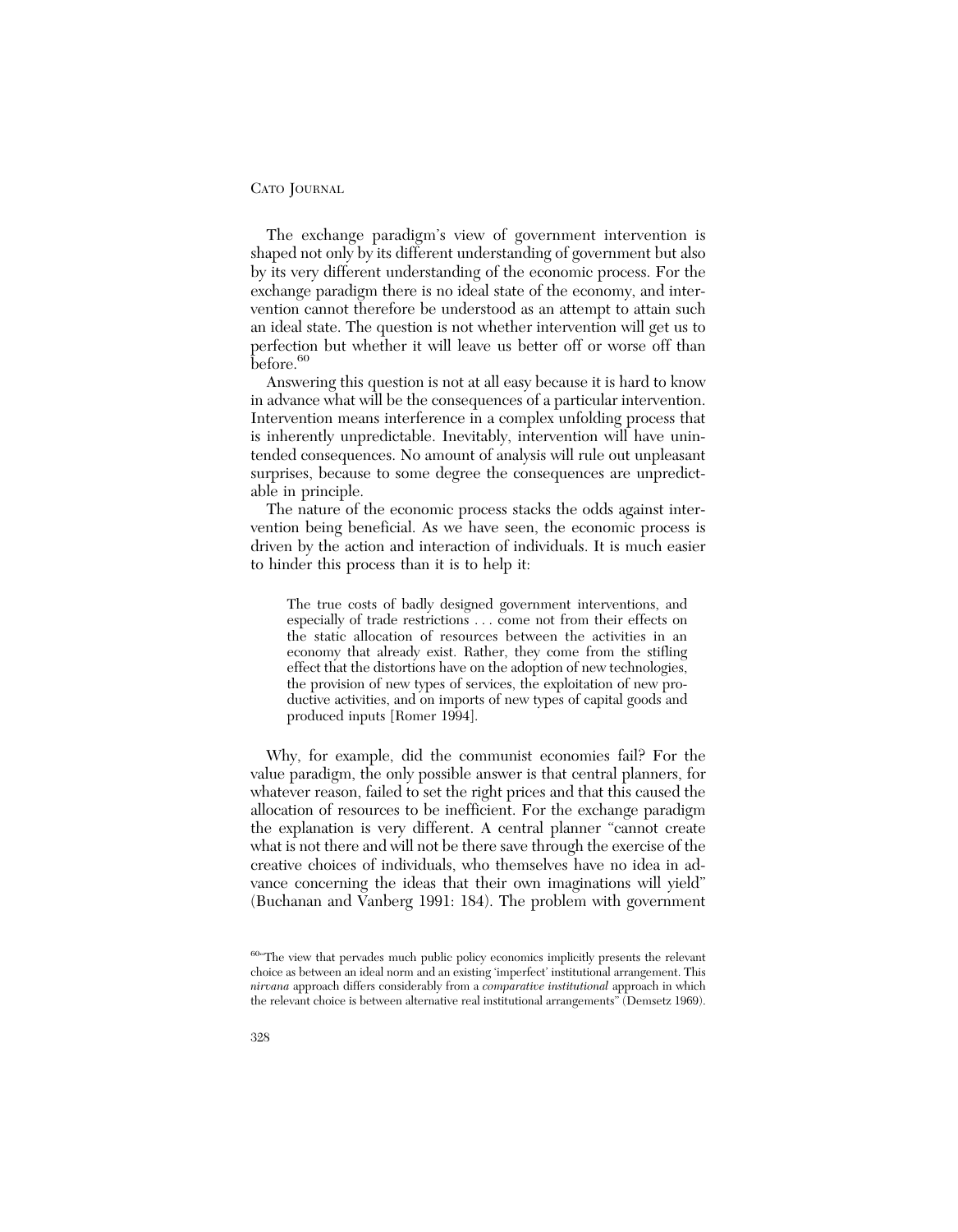control of the economy is that it kills the process of economic growth by blocking individual initiative.<sup>61</sup>

Of course, the economic process can itself help to mitigate some of the damage done by government intervention. Just as individuals find ways to overcome other obstacles to exchange, so will they find ways to overcome the obstacles erected by governments:

[In] the political body, the natural effort which every man is continually making to better his own condition, is a principle of preservation capable of preventing and correcting, in many respects, the bad effects of political economy, in some degree both partial and oppressive. Such a political economy, though it no doubt retards more or less, is not always capable of stopping altogether the natural progress of a nation towards wealth and prosperity [Smith (1776) 1976: 194].

In general, the view of government intervention that emerges from the exchange paradigm suggests an analogy with medicine. Doctors do not think in terms of a model of a perfectly healthy patient. They recognize that there are many illnesses they cannot treat and many others not worth treating. In judging a proposed treatment, they do not ask whether it will return a patient to "perfect health"; they ask whether it will improve the patient's condition. The doctor's guiding principle is, "First, do no harm." Because doctors recognize that their understanding of the functioning of the human body does not enable them to predict all of the effects of a particular treatment, they judge it not on its theoretical merits but on its success in experimental trials. The "body economic" is no less complex. While theory may be useful in suggesting possible remedies, the most reliable evidence of their efficacy is empirical. Economic history is the nearest equivalent we have to drug testing.<sup>62</sup>

Given the very different normative implications of the two paradigms, it is not surprising to find them associated with different political philosophies. The value paradigm sees reality in terms of an ideal. The real world fails to attain this ideal because the market is not up to the task. The value paradigm sees no obstacle to correcting the failure of the market and to achieving the ideal state through government intervention. It is hardly surprising that these views should be

 $61$ On government as the main historic obstacle to economic development, see Jones (2000). 62Recent work using macroeconomic and financial history to assess the efficacy of different types of policy includes, for example, Romer and Romer (1994) and Calomiris and Hanes  $(1994)$ .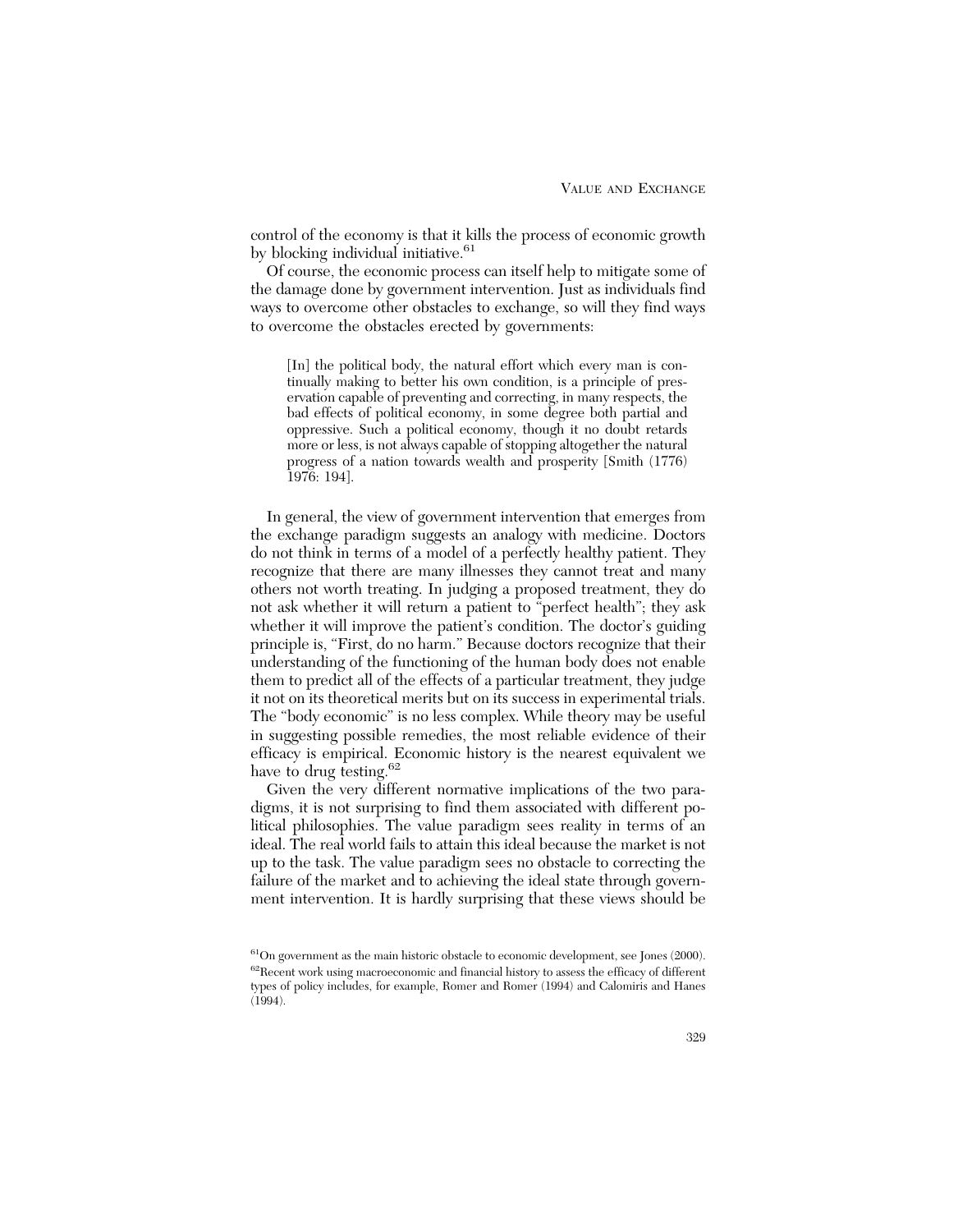attractive to socialists and to other idealists.<sup>63</sup> The exchange paradigm sees the world as an imperfect place and places considerable faith in the ameliorative power of market processes. It is suspicious of government motives and skeptical about the benefits of government intervention. It is not surprising that these views should be congenial to conservatives and to libertarians.

## Hybrid Theory and Its Problems

Much recent work in economic theory has found itself caught between two worlds: between the value paradigm and the exchange paradigm. Such work embraces many of the ideas of the exchange paradigm—costly exchange, asymmetric information, and increasing returns—but it does so within the context of the value paradigm. Examples include the new increasing returns theories of trade and growth; general equilibrium models of money (see Kohn 1988); and equilibrium models of economic organization.<sup>64</sup> This sort of *hybrid theory* typically suffers from several problems. Retaining the assumption of trading equilibrium unnecessarily constrains its positive analysis. Introducing selected elements of the exchange paradigm into the world of the value paradigm produces normative conclusions that are misleading. Introducing elements of the exchange paradigm into the value paradigm where they do not belong results in considerable confusion. Before we look at some examples, let us ask why hybrid theory is nonetheless so popular.

## *Why Hybrid Theory?*

Researchers have a heavy investment in existing ways of thought, and they feel more comfortable with what they already know and understand. The surest way to be ignored is to run around proclaiming a "new paradigm" and calling for the junking of painfully acquired human capital. Conversely, it is much easier to sell something new if it is presented as a modification and an improvement rather than as a radical departure (even when it is). Not surprisingly then, to gain acceptance researchers generally try to accommodate new ideas within the existing framework. Such natural conservatism is

<sup>63</sup>Coase (1994) notes the inherent bias of what he calls "high theory" toward government intervention and socialism.

<sup>64</sup>Eggertsson (1990) distinguishes between Neoinstitutional Economics and the New Institutional Economics. The former introduces transactions costs, asymmetric information, and property rights, but accepts the "hard core" of the value paradigm (stable preferences, maximization, equilibrium). The latter rejects the value paradigm entirely.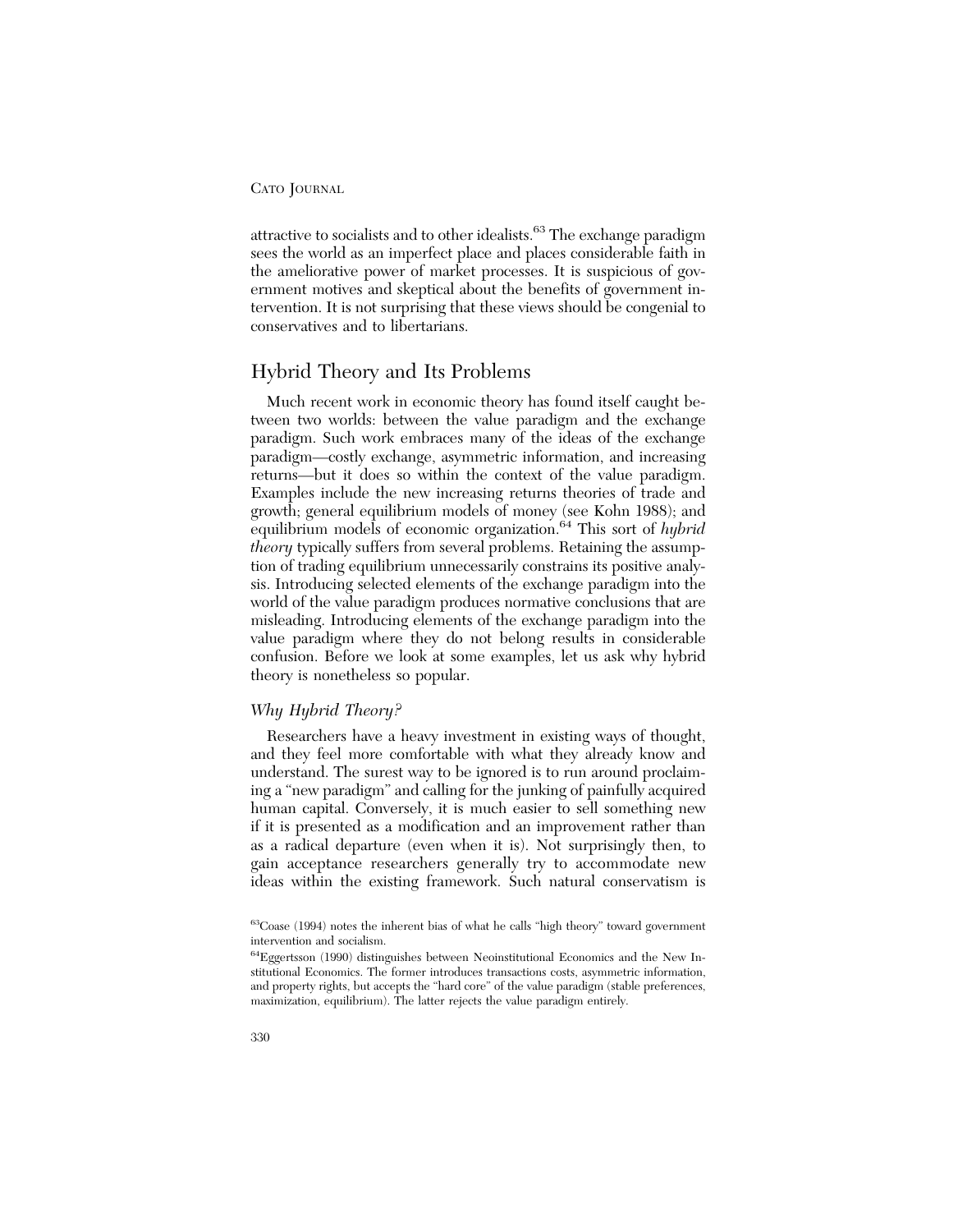reinforced in this particular case by a reluctance to forgo two features of the value paradigm that many find attractive—the ease of mathematical modeling and its strong normative conclusions.

There is a general belief among economic theorists that a theory not expressed in the form of a mathematical model is not to be taken seriously.<sup>65</sup> We have seen that, while there is no necessary connection between mathematical theory and the value paradigm, the latter does provide a very congenial environment for the former. This is because the value paradigm assumes trading equilibrium. The exchange paradigm on the other hand lacks any concept of equilibrium, and this makes mathematical modeling problematic. Consequently, theorists wishing to express their ideas in mathematical form—or feeling that they need to—have a good reason to stay within the value paradigm.

The normative apparatus of the value paradigm produces sharp results: a particular situation is either good (efficient) or bad (inefficient). Consequently, hybrid theories can be useful both to those wishing to make a case for government intervention and to those opposing it. Interventionists can introduce into the value paradigm additional obstacles to exchange and produce a bonanza of new market failures. Those opposed to intervention can argue that a particular alleged case of market failure is not really market failure at all once we take into account the obstacles to exchange: the strongest possible argument against intervention is the argument that whatever exists must be optimal. As we have seen, the exchange paradigm has much less to offer in terms of normative conclusions: there is no such thing as market failure but neither do we live in the best of all possible worlds.

## *Why Not Hybrid Theory?*

The first problem with hybrid theory—as our earlier discussion of the new growth theory illustrates—is that staying within the bounds of the value paradigm severely constrains the positive analysis.<sup>66</sup> New growth theory does succeed in bringing technological progress within the theoretical framework but it does so in a way that is artificial and limited: it is technological progress without innovation. For this

<sup>65&</sup>quot;Economic theory is essentially a collection of models. Broad insights that are not expressed in model form may temporarily attract attention and even win converts, but they do not endure unless codified in a reproducible and teachable form" (Krugman 1992).

<sup>66&</sup>quot;Part of the agenda of the new growth theory, or a constraint on that agenda, is to hold modeling as close as possible to the cannons of general equilibrium theory. . . . But it is certainly relevant to think a bit about what is gained and what is lost by operating under this constraint" (Nelson 1997: 33).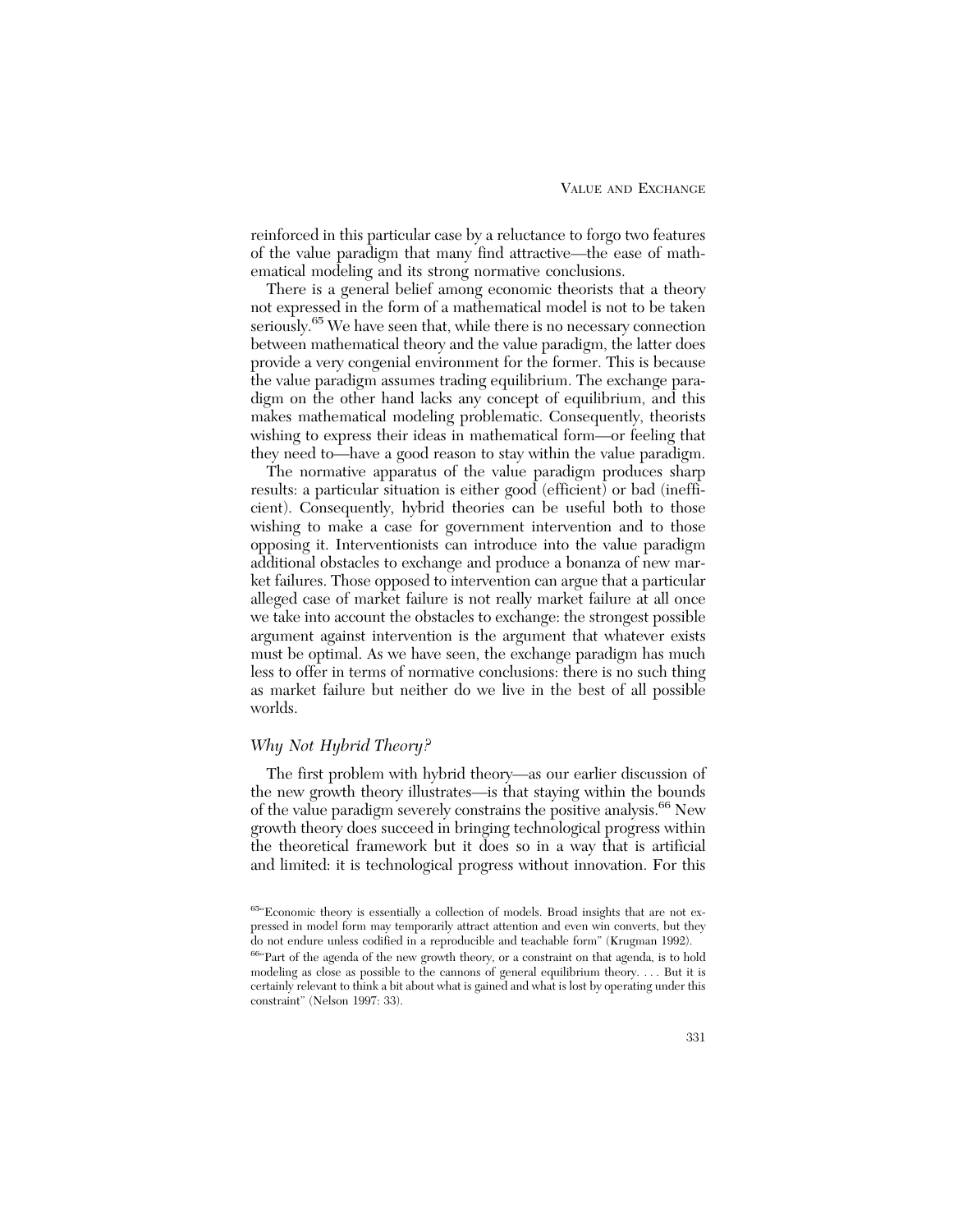reason, the new growth theory is no more successful than the old in capturing the underlying causes of growth.

Much the same could be said of the "new theory of trade." The traditional theory attributes the benefits of free trade to the improved allocation of resources that it makes possible. The basis for this improvement is comparative advantage, and the basis for comparative advantage is differences—differences among countries, among regions, and among individuals. In traditional theory these differences are innate. What is new about the new theory of trade is that some differences are seen as being endogenous—mainly the result of increasing returns. The new theory of trade like the new theory of growth takes a key variable and brings it within the theoretical framework. However, a continued adherence to the value paradigm and to trading equilibrium does not allow the new theory of trade, any more than the old, to address the ultimately more important *dynamic* benefits of trade—increased competition (in the sense of rivalry), reduced opportunities for rent seeking, more rapid innovation, and the availability of new products and processes. Such dynamic considerations are, of course, at the heart of the exchange paradigm.

The second problem with hybrid theory is that its welfare conclusions, while strong, are also misleading. Theorists who favor government intervention introduce into their models some of the problems of exchange associated with the exchange paradigm such as asymmetric information. However, they fail to introduce into their models the *solutions* to these same problems that the exchange paradigm suggests—for example, joint action through private institutions. Ergo massive market failure. And with private remedies ruled out by assumption, only government intervention can help.<sup>67</sup>

Hybrid theorists opposed to intervention, on the other hand, introduce into the value paradigm both the problems associated with the exchange paradigm and the solutions. For example, the new equilibrium theory of economic organization introduces both costly exchange and economic institutions—the role of economic institutions being to minimize the costs of exchange.<sup>68</sup> Because this all takes place under the assumption of trading equilibrium (no unrealized gains), the solution is efficient and cannot be improved upon. The result is

<sup>67</sup>For a (very gentle) critique of the work of Greenwald and Stiglitz on the welfare implications of asymmetric information, see Dixit (2003).

<sup>68&</sup>quot;We try to understand existing arrangements as efficient choices, and we interpret changes in these arrangements as efficiency-enhancing responses to changes in the environment within which the arrangements exist" (Milgrom and Roberts 1992). For surveys of this literature, see Milgrom and Roberts (1992) and Eggertsson (1990).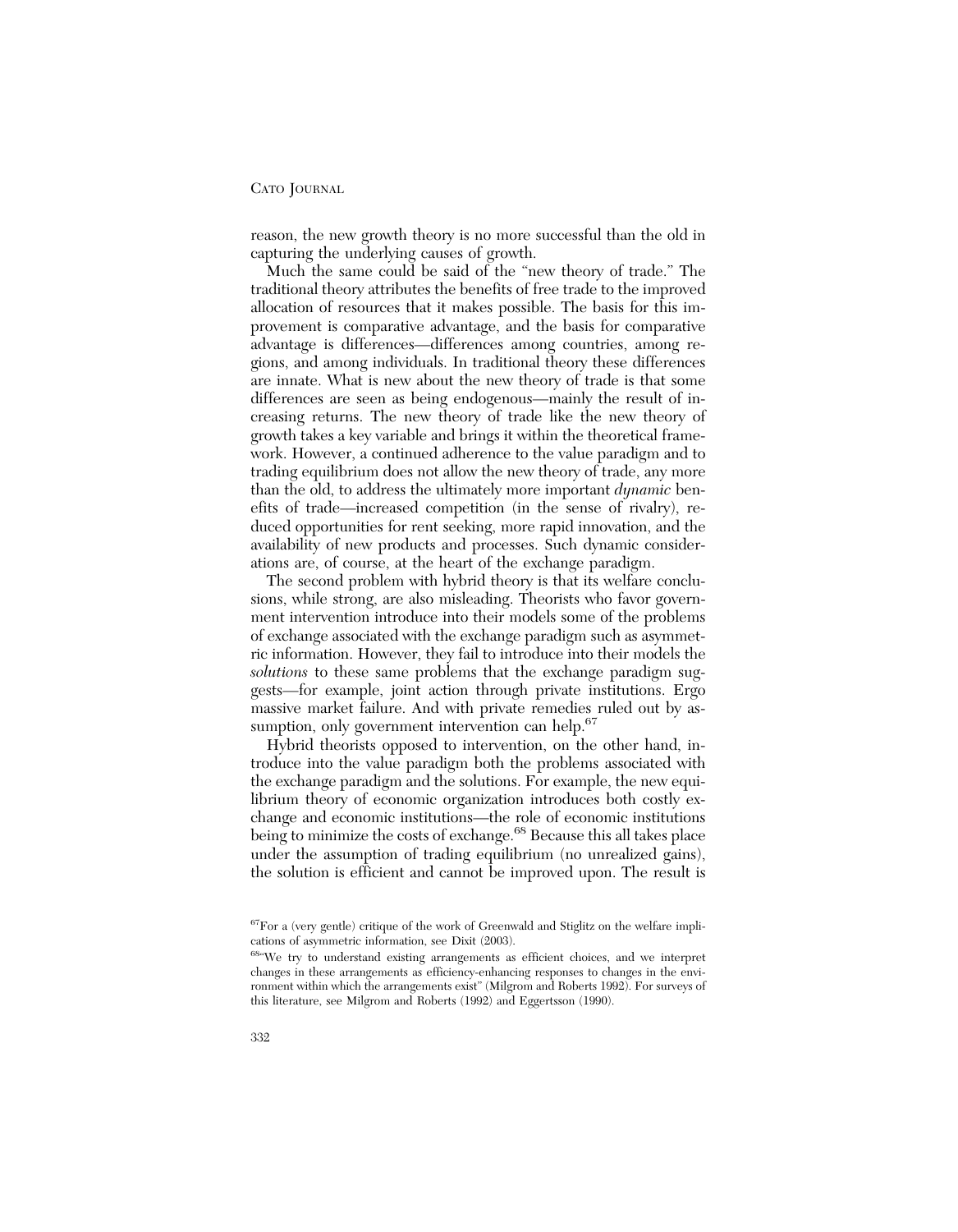standard welfare economics, but now with market failure excluded by assumption. Anything that looks like market failure turns out not to be once we take into account the costs of exchange.<sup>69</sup> Given these costs, and without assuming that the government can magically overcome them, the market solution is as good as it gets: it is "constrained efficient" or "incentive efficient."

What converts market failure into an efficient outcome is the assumption of trading equilibrium. However, as we have seen, a world with costly exchange and economic institutions is not a world in which trading equilibrium is a plausible assumption: it is the world of the exchange paradigm not the world of the value paradigm. Without the assumption of trading equilibrium, there is no implication that existing institutions are efficient. Indeed, as we have seen, efficiency is not a meaningful concept. Moreover, the assumption that institutions minimize costs violates the principle of methodological individualism and begs the question of how such institutions come into being.<sup>70</sup> This matters, because to understand the problems of developing and transition economies, we need to understand how and why desirable institutions emerge or fail to emerge.<sup>71</sup>

The third problem with hybrid theory is that it spawns confusion. As the preceding discussion illustrates, introducing into the value paradigm bits and pieces taken selectively from the exchange paradigm produces a theory that is internally inconsistent. Confusion is the inevitable result. Another cause of confusion is a failure to understand the distinction between hybrid theory and the exchange paradigm proper. A good example of this is a recent debate between Posner on one side and Coase and Williamson on the other.<sup>72</sup> With Posner having in mind a hybrid theory of institutions and Coase and Williamson thinking in terms of the exchange paradigm the debate is largely at cross purposes. Posner cannot understand how Coase and Williamson are able to accept that individuals prefer more to less but

 $^{69\circ}$  If an existing institution or arrangement appears to be inefficient, one can always claim that it is simply because the observer has not recognized all the relevant transaction costs" (Milgrom and Roberts 1990). This sort of reasoning was typical of the early public choice literature (see North 1984) and is still typical of much of the literature on financial institutions and on law and economics.

<sup>70</sup>It is a form of functionalism: "All institutions or behavioral patterns have a function that explains their presence" (see Rutherford 1994 and Papandreou 1994).

<sup>71</sup>Field (1981) and Basu, Jones, and Schlicht (1987) object to formal theories that make economic institutions endogenous. They argue that such theories are ahistorical and cannot explain the origin of institutions. But it is not formalism or the endogeneity of institutions that makes a theory ahistorical, it is the assumption of trading equilibrium.

 $72$ Posner (1993), Coase (1993), and Williamson (1993).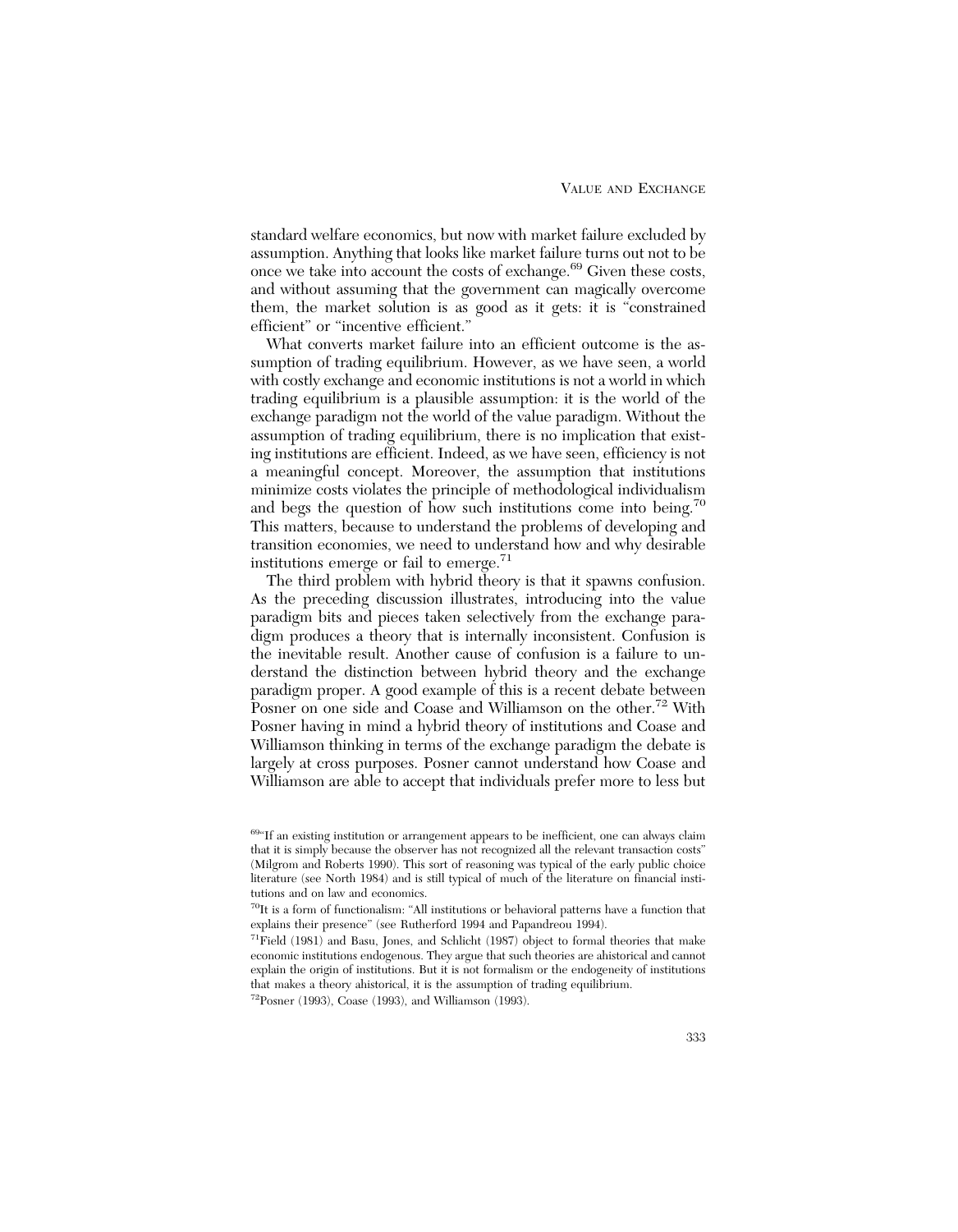at the same time reject "rational" maximization; he finds Williamson's concept of bounded rationality particularly mystifying. But, as we have seen, maximization is not "rational" behavior; it is equilibrium behavior. Posner assumes trading equilibrium; Coase and Williamson reject it. The maximizing behavior assumed by Posner makes no sense in the economic environment assumed by Coase and Williamson. Behavior that is rational in that environment is precisely what Williamson means by bounded rationality. Posner, for whom economic theory and the value paradigm are the same, cannot understand why Coase and Williamson seem to object to economic theory. Of course they do not: they object to the value paradigm. There is a similar misunderstanding with respect to the use of mathematics. Posner cannot understand how Coase can object to a particular type of mathematical theory (general equilibrium theory) while having no objection to mathematical theory in general.

## A New Research Program

What then are the implications of the exchange paradigm for the future direction of economic research? What sort of a research program does it suggest?

First, the exchange paradigm suggests a renewed interest in economic history. To even hope to understand how the economic process works we need first of all to observe it: good science is primarily observation.73 Today's advanced economies do not seem likely to provide us with sufficient variation to identify the forces at work. So it seems natural to turn to the great laboratory of economic history. There we can observe those forces working over long periods of time and in a variety of environments. The developing and transition economies provide another promising source of variation. Economic history and economic development are mistakenly seen as being of interest only to the specialists. Certainly, it is the specialists who establish the facts. But those facts are of immense importance to any economist interested in understanding the nature of the economic process.<sup>74</sup>

Second, the exchange paradigm implies that the facts that should interest us are not just quantitative facts. We need qualitative evidence on how individuals behave and interact, on how economic institutions of various kinds work, and on how institutions facilitate or

<sup>73&</sup>quot;The world Coase sees is always the real world, and until he came along many of us did not know it could be so interesting" (Cheung 1992).

<sup>74</sup>For an example of work in this spirit, see (Kohn forthcoming).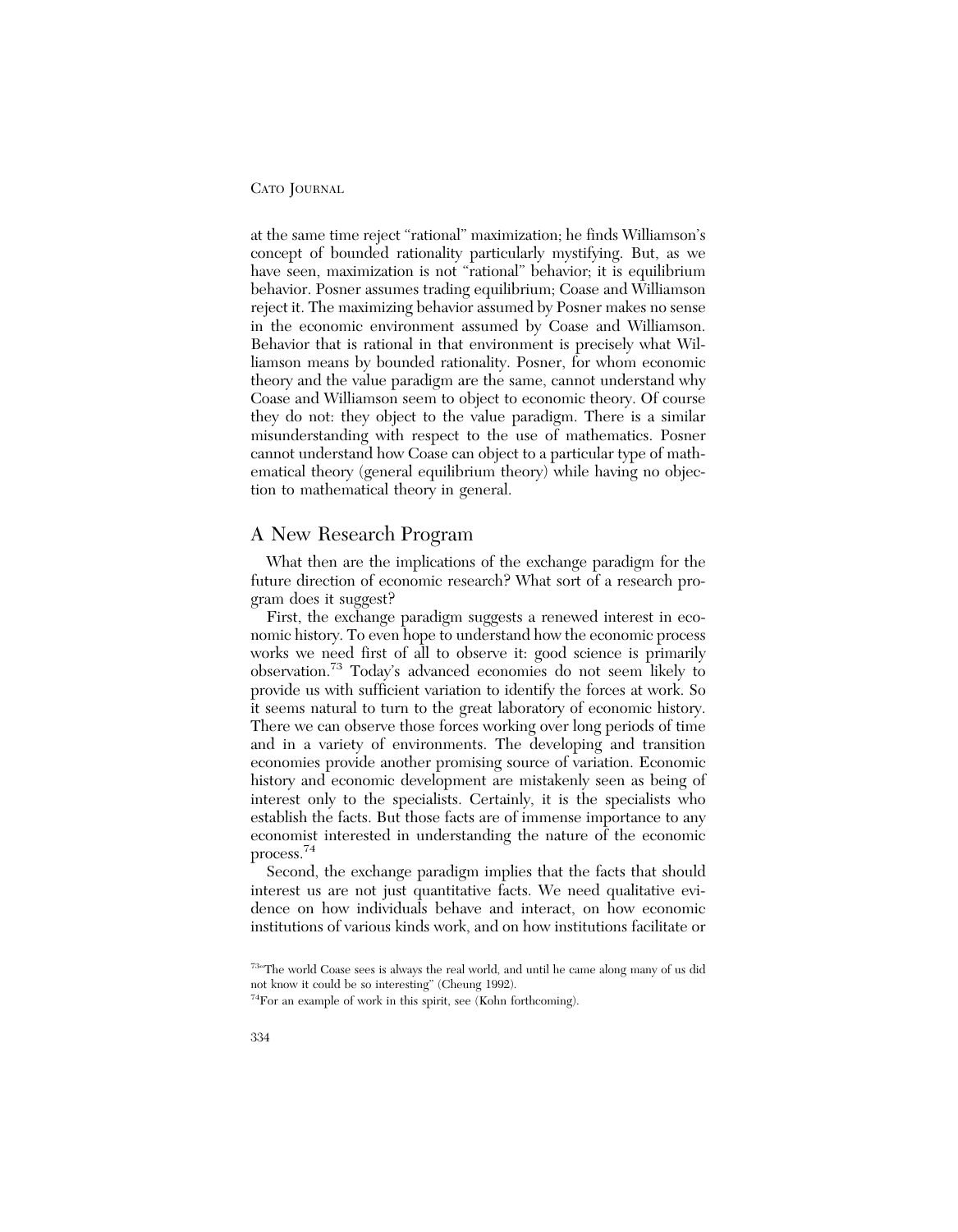impede economic progress. There is a growing body of such work produced by economic historians and by adherents of the new institutional economics. In the importance it attaches to non-quantitative data, a research program inspired by the exchange paradigm differs from and complements the research program of applied econometrics.

Third, the exchange paradigm implies a different kind of theoretical work. Nelson (1997) has made the fruitful distinction between appreciative theorizing and formal theorizing: "The hallmark of appreciative theory is storytelling that is close to the empirical details, the hallmark of formal theorizing is an abstract structure set up to enable one to explore, find, and check proposed logical connections" (Nelson 1997: 34). It is appreciative theorizing that is most useful in empirical work: it helps us interpret empirical results and it suggests the direction for new empirical research.<sup>75</sup> The role of formal theorizing, which relies much more heavily on mathematics, is to refine and to unify appreciative theory. Given the state of our knowledge both empirical and theoretical—it is appreciative theorizing that we need. At this point, formal theorizing seems premature.<sup>76</sup>

## References

- Alchian, A. A. (1950) "Uncertainty, Evolution, and Economic Theory." *Journal of Political Economy* 58: 211–21.
- Arrow, K. J. (1994) "Methodological Individualism and Social Knowledge." *American Economic Review* 84: 1–9.
- Basu, K.; Jones, E.; et al. (1987) "The Growth and Decay of Custom: The Role of the New Institutional Economics in Economic History." *Explorations in Economic History* 24: 1–21.
- Bauer, P. (1991) *The Development Frontier: Essays in Applied Economics*. Cambridge, Mass.: Harvard University Press.
- Biema, M. von, and Greenwald, B. (1997) "Managing Our Way to Higher Service Sector Productivity." *Harvard Business Review* 75: 87–96.
- Bode, K. (1943) "Plan Analysis and Process Analysis." *American Economic Review* 33: 348–54.
- Boettke, P. J. (1998) "Formalism and Contemporary Economics: A Reply to Hausman, Heilbroner, and Mayer." *Critical Review* 12: 173–86.
- Braudel, F. (1982) *The Wheels of Commerce*. New York: Harper and Row.

76"Indeed, once we begin to uncover the real factors affecting the performance of the economic system, the complicated interrelations between them will clearly necessitate a mathematical treatment, as in the natural sciences, and economists like myself, who write in prose, will take their bow. May this period soon come" (Coase 1992).

 $^{75\%}\mathrm{All}$  that I am really advocating is 'good' political economy that results in 'better' narrative history. The purpose of theory is to aid the task of writing history (including the diagnosis of contemporary problems)" (Boettke 1998: 183).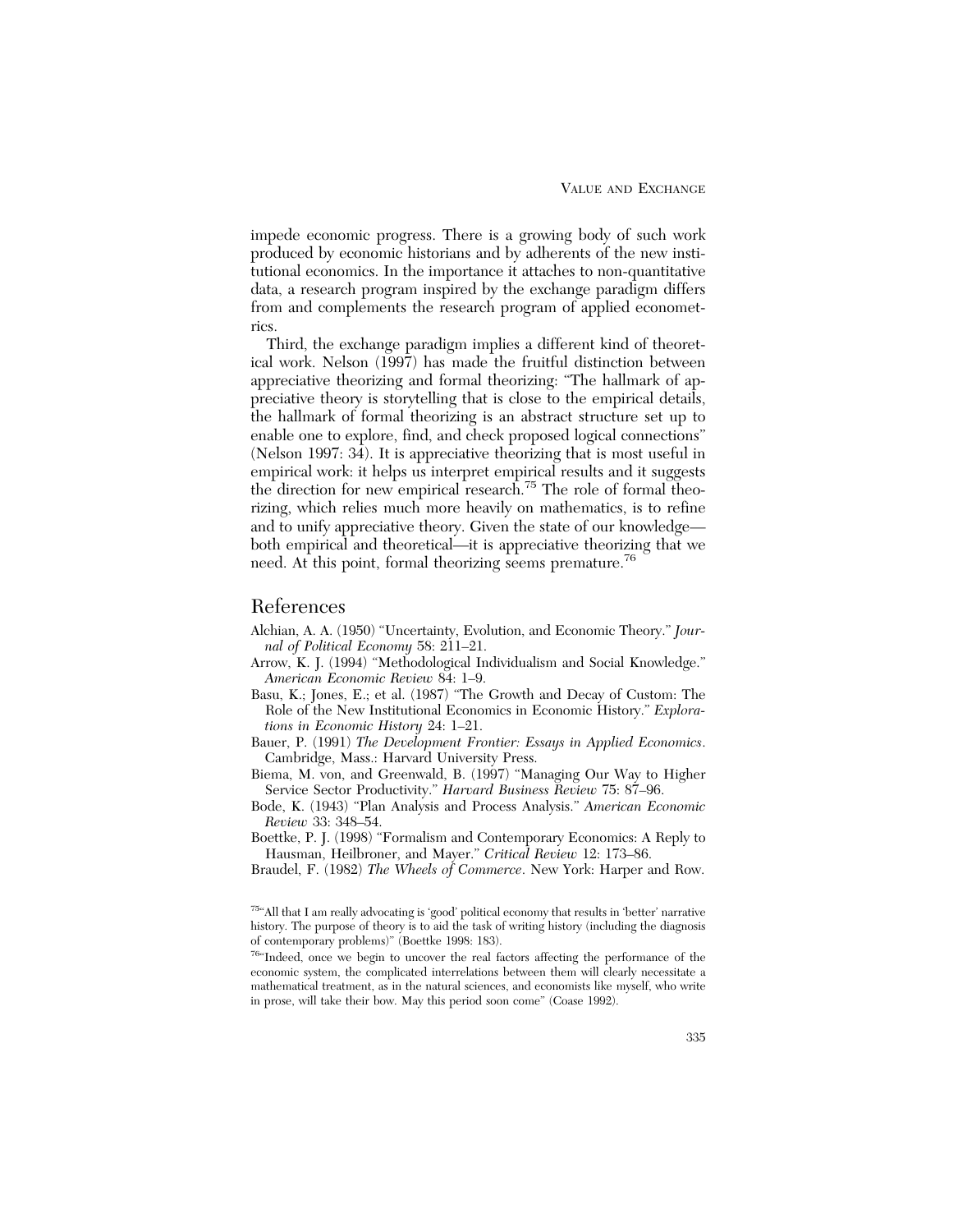- Browning, M., and Lusardi, A. (1996) "Household Saving: Micro Theories and Micro Facts." *Journal of Economic Literature* 34: 1797–1855.
- Buchanan, J. M. (1964) "What Should Economists Do?" *Southern Economic Journal* 30: 213–22.
- Buchanan, J. M., and Tullock, G. (1965) *The Calculus of Consent: Logical Foundations of Constitutional Democracy*. Ann Arbor: University of Michigan Press.
- Buchanan, J. M., and Vanberg, V. J. (1991) "The Market as a Creative Process." *Economics and Philosophy* 7: 167–86.
- Calomiris, C. W., and Hanes, C. (1994) "Historical Macroeconomics and American Macroeconomic History." NBER Working Paper 4935.
- Chandler, A. D., Jr. (1978) "The United States: Evolution of Enterprise." In P. Mathias and M. M. Postan (eds.) *Cambridge Economic History of Europe, vol. 7: The Industrial Economies Capital, Labour, and Enterprise; Part 2, The United States, Japan, and Russia*. Cambridge: Cambridge University Press.
- Cheung, S. N. S. (1992) "On the New Institutional Economics." In L. Werin and H. Wijkander (eds.) *Contract Economics*.. Oxford: Blackwell.
- Chiappori, P.–A., and Levitt, S. D. (2003) "An Examination of the Influence of Theory and Individual Theorists on Empirical Research in Microeconomics." *American Economic Review* 93: 151–55.
- Coase, R. (1960) "The Problem of Social Cost." *Journal of Law and Economics* 3: 1–44.
- (1992) "The Institutional Structure of Production." *American Economic Review* 82: 713–19.
- (1993) "Coase on Posner on Coase." *Journal of Institutional and Theoretical Economics* 149: 96–98.
- (1994) *Essays on Economics and Economists*. Chicago: University of Chicago Press.
- de Vries, J. (1976) *Economy of Europe in an Age of Crisis 1600–1750*. Cambridge: Cambridge University Press.
- Demirgüç–Kunt, A., and Levine, R. (eds.) (2001) *Financial Structure and Economic Growth: A Cross–Country Comparison of Banks, Markets, and Development*. Cambridge, Mass: MIT Press.
- Demsetz, H. (1969) "Information and Efficiency: Another Viewpoint." *Journal of Law and Economics* 12: 1–22
- Dixit, A. (2003) "Whither Greenwald–Stiglitz?" Paper presented at Joseph Stiglitz's 60th birthday conference, Columbia University, October 24.
- Easterly, W. (2001) *The Elusive Quest for Growth: Economists' Adventures and Misadventures in the Tropics*. Cambridge: Mass., MIT Press.
- Eggertsson, T. (1990) *Economic Behavior and Institutions*. Cambridge: Cambridge University Press.
- Field, A. J. (1981) "The Problem with Neoclassical Institutional Economics: A Critique with Special Reference to the North/Thomas Model of Pre– 1500 Europe." *Explorations in Economic History* 18: 174–98.
- Friedman, M. (1953) "The Methodology of Positive Economics." In M. Friedman, *Essays in Positive Economics*. Chicago: University of Chicago Press.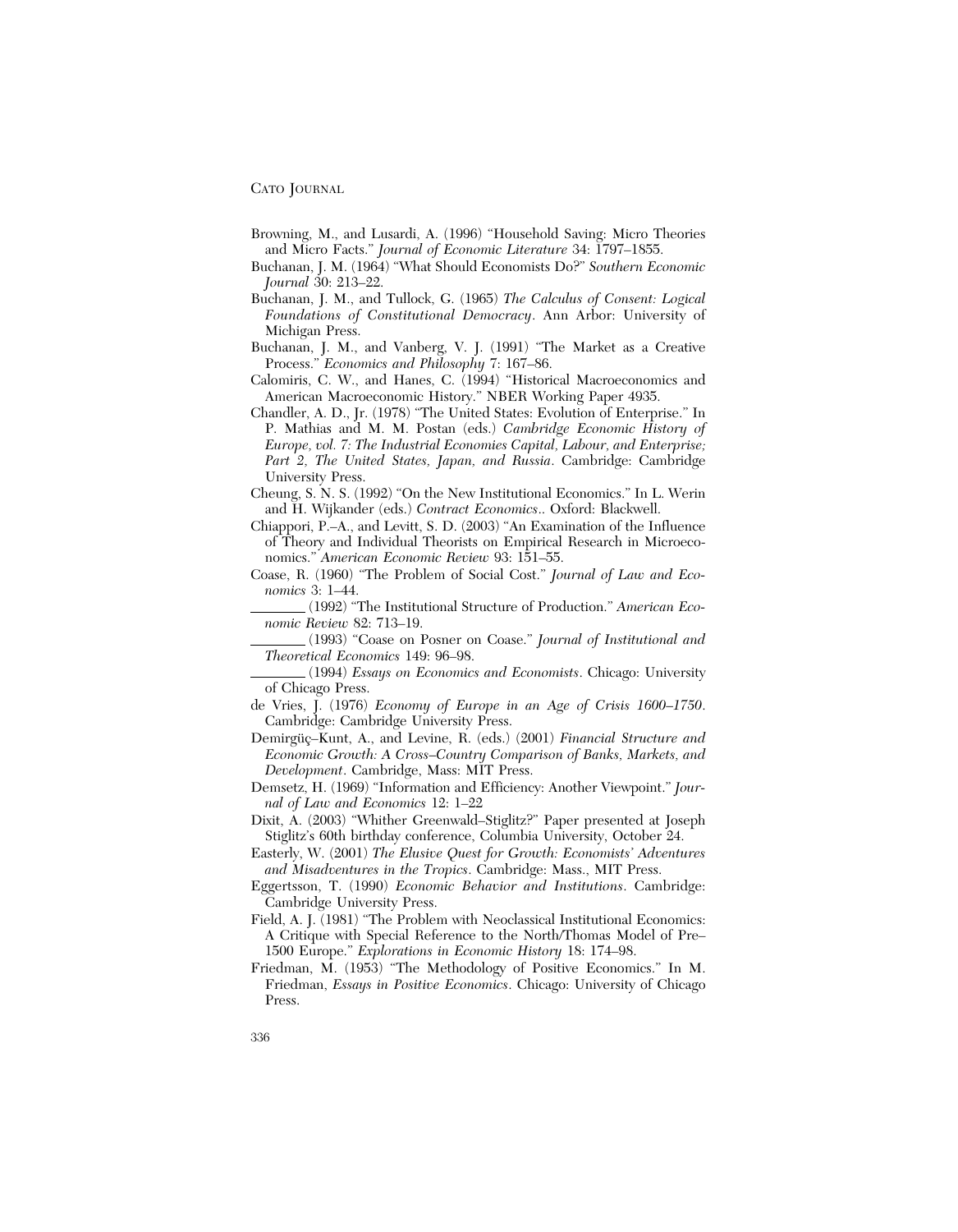- Grantham, G. (1999) "Contra Ricardo: On the Macroeconomics of Pre-Industrial Economies." *European Review of Economic History* 2: 199–232.
- Hayek, F. (1945) "The Use of Knowledge in Society." *American Economic Review* 35: 519–30.
- (1973) "The Place of Menger's Grundsätze in the History of Economic Thought." In J. R. Hicks and W. Weber (eds.) *Carl Menger and the Austrian School of Economics*.. Oxford: Clarendon Press.
- Heiner, R. (1983) "The Origins of Predictable Behavior." *American Economic Review* 83: 560–95.
- Hicks, J. R. (1939) *Value and Capital; An Inquiry into Some Fundamental Principles of Economic Theory*. Oxford: Clarendon Press.
- Hirschman, A. O. (1987) "Linkages." In J. Eatwell, M. Milgate, and P. Newman (eds.) *The New Palgrave: A Dictionary of Economics*. London: Macmillan.
- Jacobs, J. (1969) *The Economy of Cities*. New York: Vintage Books.
- Jensen, M. C. (1983) "Organization Theory and Methodology." *Accounting Review* 58: 319–39.
- Jones, E. L. (2000) *Growth Recurring: Economic Change in World History*. Ann Arbor: University of Michigan Press.
- Kahneman, D. (1994) "New Challenges to the Rationality Assumption." *Journal of Institutional and Theoretical Economics* 150: 18–36.
- Kirzner, I. M. (1985) *Discovery and the Capitalist Process*. Chicago: University of Chicago Press.
- (1997) "Entrepreneurial Discovery and the Competitive Market Process: An Austrian Approach." *Journal of Economic Literature* 35: 60– 85.
- Klein, P. G. (2000) "The New Institutional Economics." In B. Bouckert and G. DeGeest (eds.) *Encyclopedia of Law and Economics*. Cheltenham, U.K.: Edward Elgar.
- Kohn, M. (1986) "Monetary Analysis, the Equilibrium Method, and Keynes's 'General Theory.'" *Journal of Political Economy* 94: 1191–1225.
- (1988) "The Finance Constraint Theory of Money: A Progress Report." Working Paper. Dartmouth College (www.dartmouth.edu/∼mkohn).
- (forthcoming) *The Origins of Western Economic Success: Commerce, Finance, and Government in Pre-Industrial Europe* (www.dartmouth.edu/∼mkohn).
- Krugman, P. (1992) "Toward a Counter-Counterrevolution in Development Theory." *Proceedings of the World Bank Annual Conference on Development Economics,* 15–61.
- Leijonhufvud, A. (1998) "Mr. Keynes and the Moderns." *The European Journal of the History of Economic Thought* 5: 169–88.
- (2004) "The Metamorphoses of Neoclassical Economics." In M. Bellet, S. Gloria-Palermo, and A. Zouache (eds.) *Evolution of the Market Process: Austrian and Swedish Economics.* London: Routledge.
- Littlechild, S. C. (1979) "Comment: Radical Subjectivism or Radical Subversion." In M. J. Rizzo (ed.) *Time, Uncertainty, and Disequilibrium: Exploration of Austrian Themes*. Lexington, Mass: Lexington Books.
- Makowski, L., and Ostroy, J. M. (1993) "General Equilibrium and Market Socialism: Clarifying the Logic of Competitive Markets." In P. K. Bardhan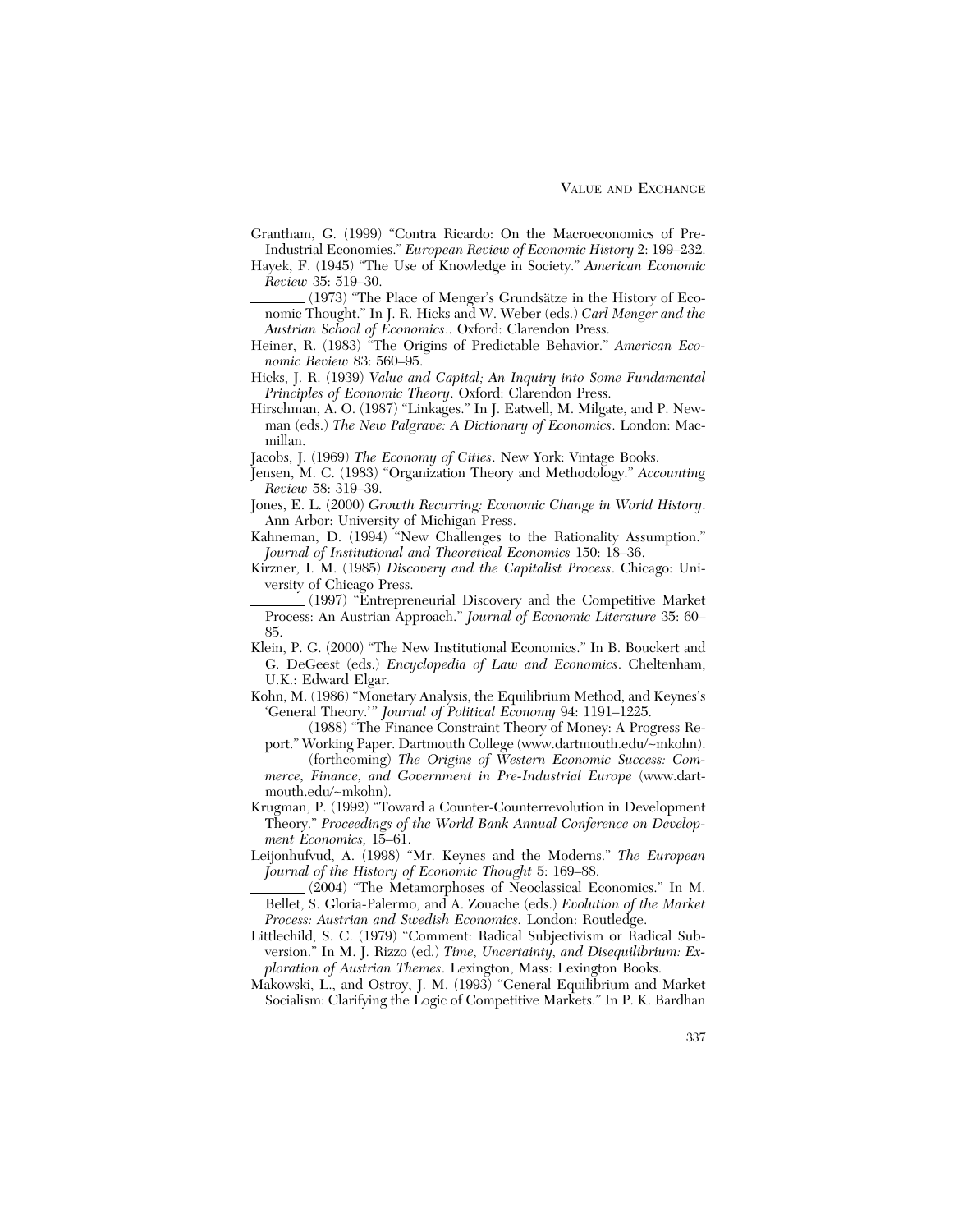and J. E. Roehmer (eds.) *Market Socialism: The Current Debate*. Oxford: Oxford University Press.

(2001) "Perfect Competition and the Creativity of the Market." *Journal of Economic Literature* 39: 479–535.

- Menger, C. ([1871] 1981) *Principles of Economics*. New York: New York University Press.
- Milgrom, P., and Roberts, J. (1990) "Bargaining Costs, Influence Costs, and the Organization of Economic Activity." In J. E. Alt and K. A. Shepsle (eds.) *Perspectives on Positive Political Economy*. Cambridge: Cambridge University Press.

(1992) *Economics, Organization, and Management*. Englewood Cliffs, N.J.: Prentice–Hall.

- Mises, L. von (1949) *Human Action: A Treatise on Economics*. New Haven: Yale University Press.
- Morgenstern, O. (1972) "Thirteen Critical Points in Contemporary Economic Theory." *Journal of Economic Literature* 10: 1163–89.
- Nelson, R. (1997) "How New is New Growth Theory?" *Challenge* 40: 29–58.
- Nelson, R., and Pack, H. (1999) "The Asian Miracle and Modern Growth Theory." *Economic Journal* 109: 413–36.
- Nelson, R., and Sampat, B. N. (2001) "Making Sense of Institutions as a Factor Shaping Economic Performance." *Journal of Economic Behavior & Organization* 44: 31–54.
- Nelson, R., and Winter, S. G. (1982) *An Evolutionary Theory of Economic Change*. Cambridge, Mass: Bellknap Press of Harvard University Press.
- North, D. (1984) "Three Approaches to the Study of Institutions." In D. C. Colander (ed.) *Neoclassical Political Economy: The Analysis of Rent-Seeking and DUP Activities*. Cambridge, Mass: Ballinger.
- North, D., and Thomas, R. P. (1970) "An Economic Theory of the Growth of the Western World." *Economic History Review* 23: 1–17.
- Olson, M. (1996) "Big Bills Left on the Sidewalk: Why Some Nations Are Rich, and Others Poor." *Journal of Economic Perspectives* 10: 3–24.
- (2000) *Power and Prosperity: Outgrowing Communist and Capitalist Dictatorships*. New York: Basic Books.
- Papandreou, A. A. (1994) *Externality and Institutions*. Oxford: Clarendon Press.
- Posner, R. A. (1993) "The New Institutional Economics Meets Law and Economics." *Journal of Institutional and Theoretical Economics* 149: 73– 87.

(2002) *Economic Analysis of the Law*. 6th ed. Boston: Little, Brown.

- Ricardo, D. (1817) *On the Principles of Political Economy and Taxation*. London: J. Murray.
- Romer, C. D., and Romer, D. H. (1994) "What Ends Recessions?" In S. Fischer and J. J. Rotemberg (eds.) *NBER Macroeconomics Annual 1994*. Cambridge, Mass: MIT Press.
- Romer, P. (1986) "Increasing Returns and Long–Run Growth." *Journal of Political Economy* 94: 1002–37.

(1994) "New Goods, Old Theory, and the Welfare Costs of Trade Restrictions." *Journal of Development Economics* 43: 5–38.